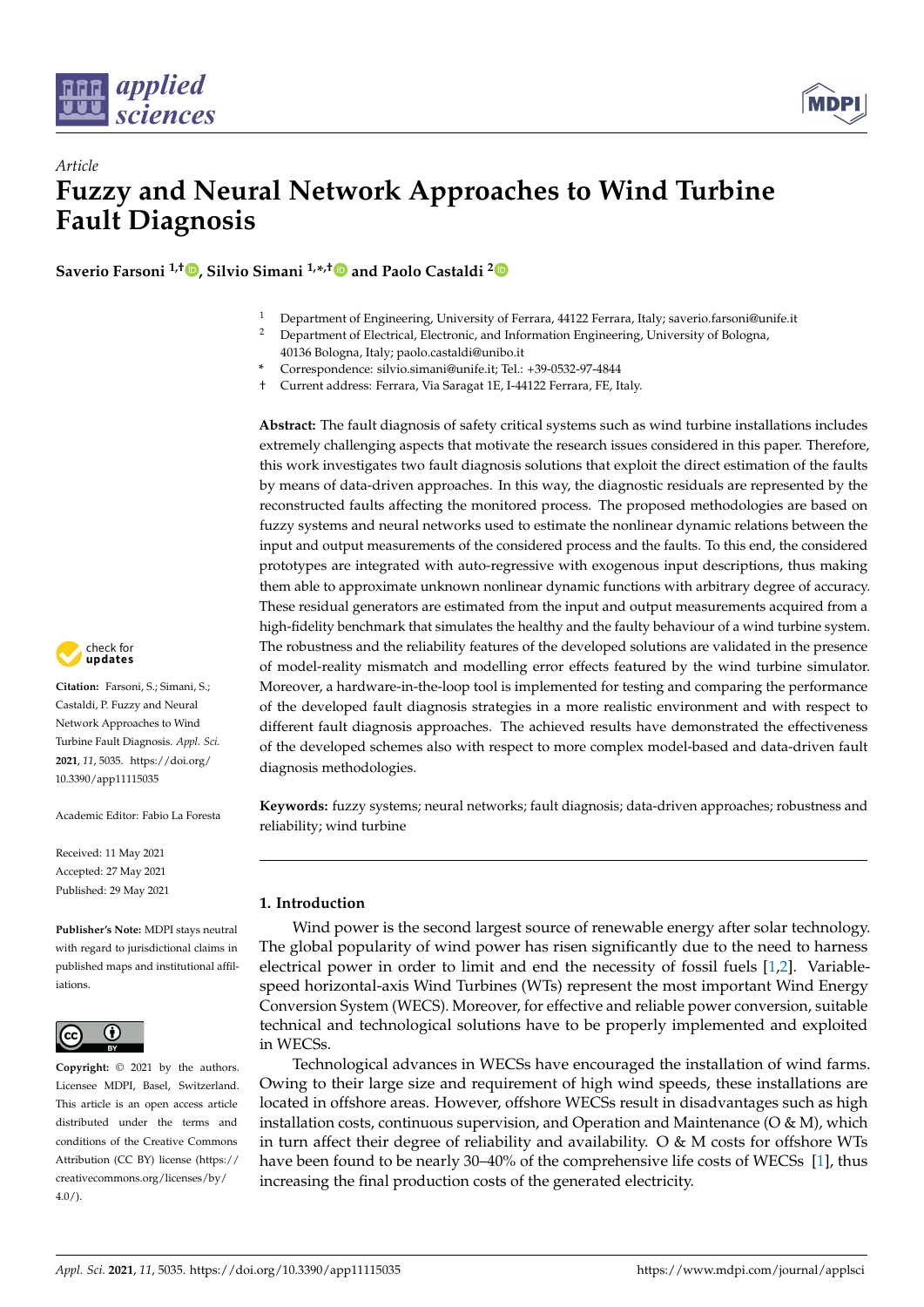Reducing O&M costs and increasing the plant availability are the key points in operating and generating power from WECSs [\[1,](#page-19-0)[3\]](#page-19-2). The optimal conversion cost of WECS operation can be achieved in two ways: (i) by using efficient design techniques to prevent the unbalancing of loads and maintaining a rated power output throughout the operation, which can be achieved via appropriate modelling and monitoring strategies of the WT system; (ii) by developing suitable fault diagnosis techniques that prevent unnecessary O&M and shutdown periods due to failures. Technological advancements have been proposed and implemented in order to achieve effective designs for different models of WTs in recent years. However, the existence of faults is inevitable in the operation of WECSs, like any other industrial system. Electromechanical devices, actuators and sensors represent the most common components affected by faults in a WECS [\[1,](#page-19-0)[3\]](#page-19-2). Any faulty event in the WECS results in a deviation of the system from its objectives and causes possible damage to the process components. Moreover, a fault will deteriorate the performance of the overall plant, resulting in the unscheduled shutdown of the WECS. To remain operative and competitive, there is a high demand for improving the reliability and availability of WTs with reduced unplanned downtimes in the electricity market, thus limiting O&M and significantly reducing the final cost of energy.

To this end, Fault Detection and Isolation (FDI) for WTs has been successfully exploited, together with Fault Tolerant Control (FTC) strategies, see e.g., [\[3](#page-19-2)[,4\]](#page-19-3). In general, FDI relies on three methods, i.e., parity equations, parameter estimation approaches and observer/filter methods [\[5\]](#page-19-4). In particular, model-based FDI schemes for WTs exploited sliding mode approaches, as shown e.g., in [\[6\]](#page-19-5), linear observers [\[7\]](#page-19-6), and Kalman filters [\[8\]](#page-19-7). However, these methods usually assume that an accurate mathematical description of the monitored process is available, as well as for the sources of uncertainty and disturbance. Therefore, any inaccurate information during faults may result in degradation of system performance and can cause instability during post-fault operation. This issue is of great significance in safety-critical systems such as WTs, having several sources of noise and uncertainties. Therefore, it is required to develop robust and reliable FDI strategies in a WECS to ensure its safe operation.

Robust FDI strategies can be also based on data-driven solutions, as they are able to learn from experience, i.e., from the information brought by the input and the output measurements of the monitored process. Therefore, in contrast to model-based techniques, data-driven approaches for WTs can exploit e.g., fuzzy logic [\[9](#page-19-8)[,10\]](#page-19-9), neural networks [\[11–](#page-19-10)[14\]](#page-19-11), neuro-fuzzy [\[15\]](#page-19-12), or mixed solutions [\[16\]](#page-19-13).

With reference to this paper, the topic of the FDI for a WT system is analysed. In particular, the design of simple and viable solutions to FDI are considered here, with respect for example, to more complex methodologies relying on convolutional neural networks or support vector machines. In fact, as already remarked above, the FDI modules provide the direct reconstruction of the fault signals affecting the process, which represents the most robust and reliable fault indicator, as remarked e.g., in [\[5\]](#page-19-4). Moreover, the FDI design addressed in the paper is also enhanced by the procedure for deriving the fault reconstructors that are estimated via data-driven approaches.

In more detail, the first data-driven strategy proposed in this work exploits Takagi-Sugeno (TS) fuzzy prototypes [\[17\]](#page-20-0), which are estimated via a fuzzy clustering algorithm and from the data-driven identification developed in [\[18\]](#page-20-1). As alternative tool, a second approach is also proposed, which uses Neural Networks (NNs) to derive the nonlinear dynamic relations between the input and output measurements of WT process and the faults affecting the plant. The selected structures belong to the feed-forward Multi-Layer Perceptron (MLP) NN class that includes also Auto-Regressive with eXogenous (ARX) inputs in order to model nonlinear dynamic links among the data. In this way, the training of these Nonlinear ARX (NARX) prototypes for fault estimation can exploit standard back-propagation training algorithms, as recalled e.g., in [\[19\]](#page-20-2).

The designed FDI schemes are tested via a high-fidelity simulator of a WT process, which describes its behaviour in healthy and faulty conditions. This simulator, which repre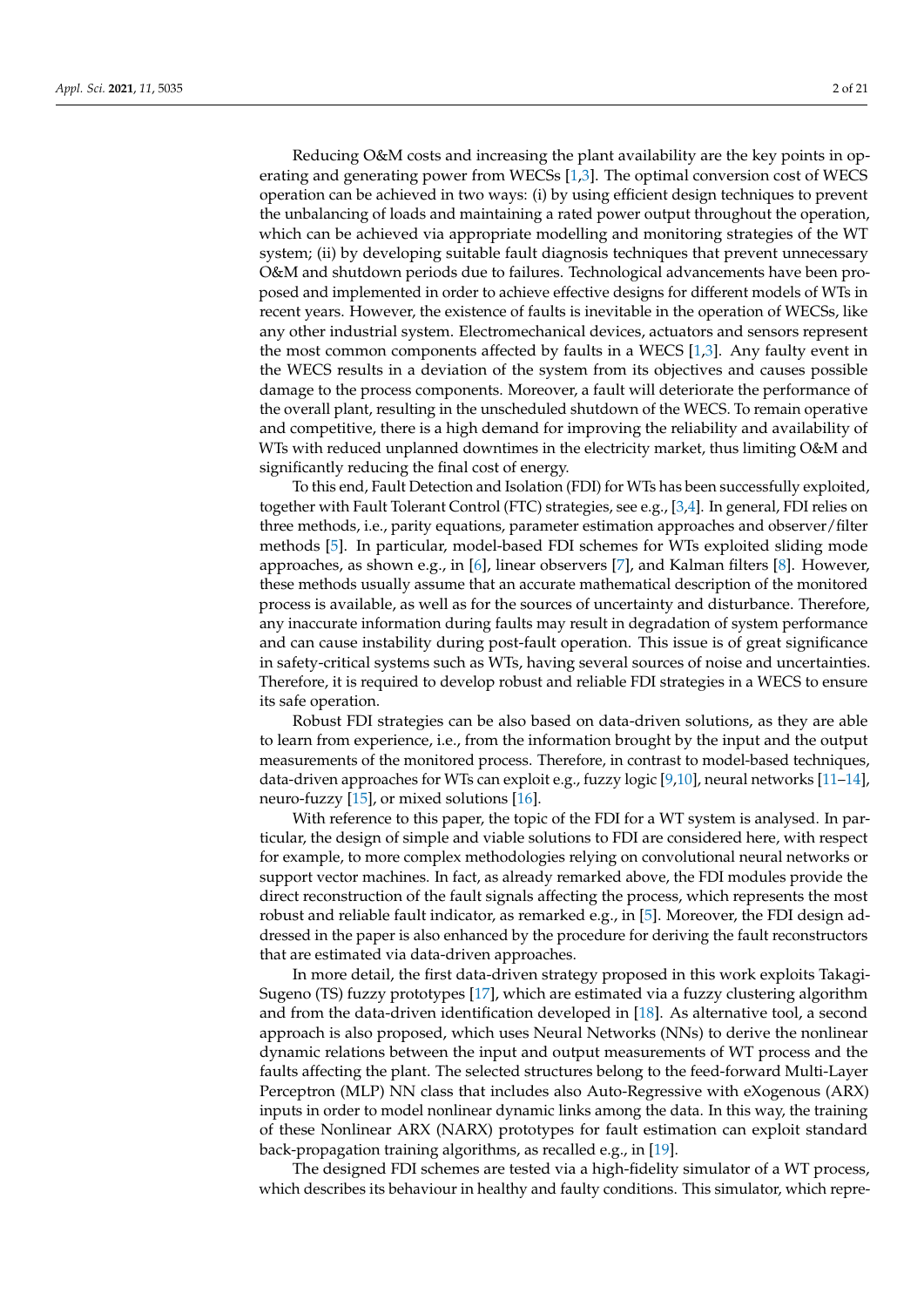sents a well-established benchmark [\[20\]](#page-20-3), includes the presence of uncertainty, disturbance and model-reality mismatch effects, thus allowing to verify the reliability and robustness characteristics of the proposed FDI methodologies. Moreover, this work has validated the efficacy of the designed FDI techniques by exploiting a more realistic scenario, which consists of a hardware-in-the-loop (HIL) tool.

The same authors have already investigated similar topics in previous papers. For example, this study analyses the solutions addressed e.g., in [\[21\]](#page-20-4), but taking into account a more realistic real-time system illustrated in Section [4.](#page-10-0) The fuzzy methodology was also proposed by the same authors in [\[22\]](#page-20-5), which considered the development of recursive algorithms for the implementation of adaptive laws relying on Linear Parameter Varying (LPV) systems. However, the approach considered in this paper estimates the FDI models by means of off-line procedures. Moreover, this study improves the solutions achieved e.g., in [\[23\]](#page-20-6), but applied to a wind farm. The paper [\[24\]](#page-20-7) proposed the design of a FTC using the input-output data from a single WT, by exploiting the results obtained in [\[25\]](#page-20-8). On the other hand, this work considers the verification and the validation of the developed FDI methodologies by exploiting a HIL tool, proposed considered in a preliminary paper by the same authors [\[26\]](#page-20-9).

It is worth highlighting the main aims of the article.

- The paper proposes two data-driven techniques for the FDI of a WT system;
- the developed FDI strategies are based on the direct reconstruction of the fault functions affecting the monitored process. In this way, the diagnostic residuals are represented by the estimated fault signals;
- the residual generators are organised into a bank structure in order to accomplish the fault isolation task. Their structures rely on Fuzzy Systems (FSs) in the form of TS models and dynamic NNs;
- a fault sensitivity analysis enhances the design of the residual generators, by a proper selection of their inputs;
- the developed FDI schemes are applied to a WT benchmark first; moreover, the verification of their robustness and reliability features is performed using a HIL tool representing the realistic behaviour of a WT process.

The paper has the following structure. Section [2](#page-2-0) briefly summarises the WT simulator, as it represents a well-established benchmark [\[3](#page-19-2)[,20\]](#page-20-3). Section [3](#page-6-0) describes the FDI strategies based on FS and NN structures, detailed in Section [3.1.](#page-7-0) Section [4](#page-10-0) analyses the obtained results via extended simulations, whilst Section [4.1](#page-12-0) illustrates the HIL tool describing the behaviour of the WT process. Comparisons and further discussions are also drawn. Finally, Section [5](#page-18-0) concludes the work by summarising the main achievements of the paper, as well as suggesting interesting issues for further research and future investigations.

## <span id="page-2-0"></span>**2. Wind Turbine Benchmark**

This section illustrates the WT benchmark considered in this work. In particular, Section [2.1](#page-2-1) recalls the realistic measurements that are acquired from the WT model for FDI purpose, whilst Section [2.2](#page-4-0) summarises the fault scenario. Moreover, Section [2.3](#page-4-1) sketches the procedure exploited for the selection of the input and output measurements that feed the residual generators for FDI, as recalled in Section [3.](#page-6-0)

## <span id="page-2-1"></span>*2.1. WT Benchmark Model*

The WT simulator considered in this work was presented in [\[3](#page-19-2)[,20\]](#page-20-3) and motivated by an international competition. Despite its simple structure, it is able to describe quite accurately the actual behaviour of a three-blade horizontal-axis WT that is working at variable-speed and controlled by means of the pitch angle of its blades. The plant includes several interconnected subsystems, namely the wind process, the WT system, the controllers, and the condition monitoring module. The WT block includes the WT aerodynamics, the drive-train, the electric generator/converter, the sensor and the actuator systems, which are not detailed here. The overall scheme is sketched in Figure [1,](#page-3-0) which represents the FDI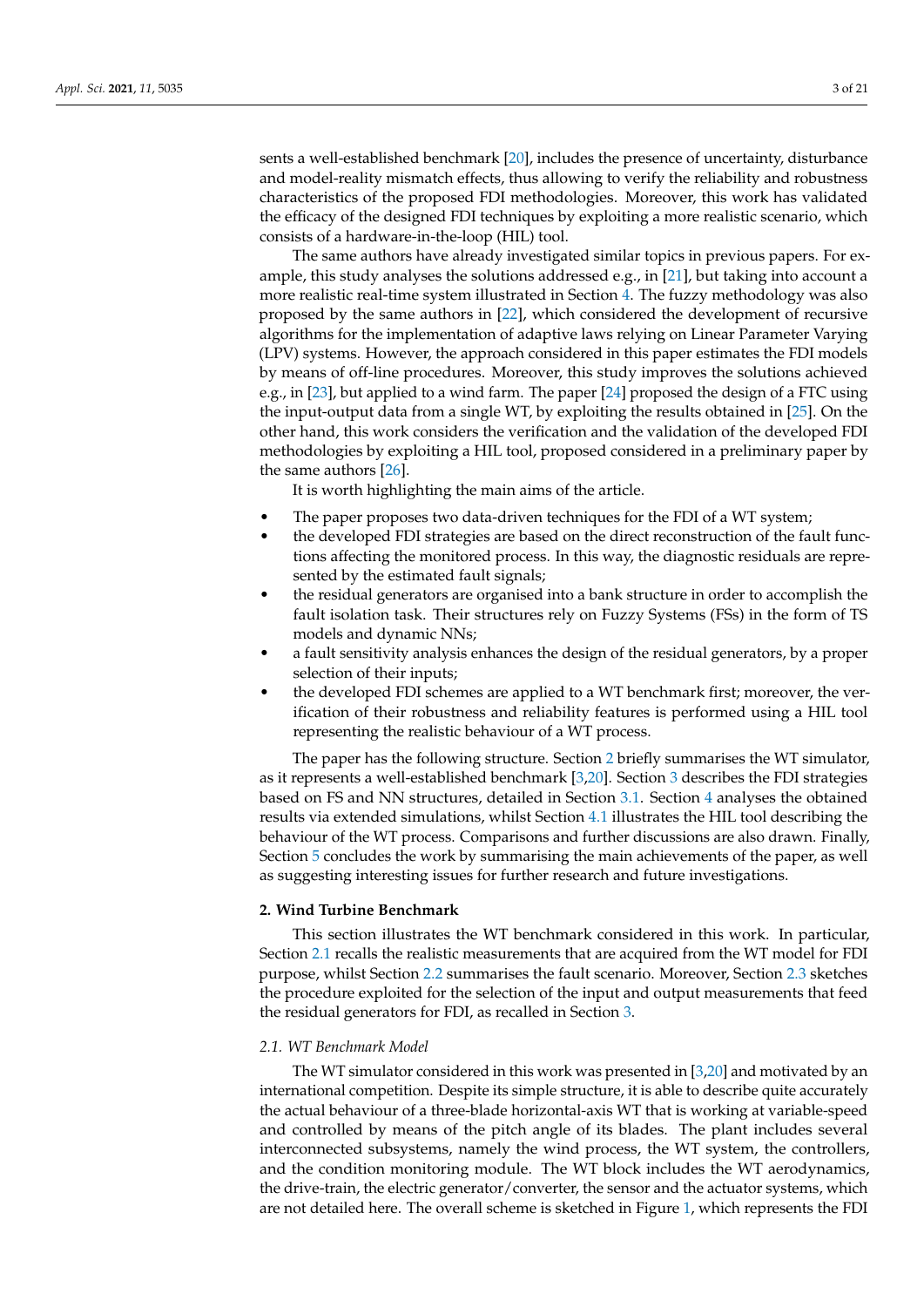target of this work. The diagram of Figure [1](#page-3-0) includes also the switching control strategy driving the WT system in partial and full load working conditions [\[20\]](#page-20-3). These operating regions will be exploited for the generation of the estimation and validation data sequences, as remarked in Section [4.](#page-10-0)

The nominal operating conditions of the WT are selected to satisfy different demands below and above a certain wind speed. The control task is thus split into the partial and full load controllers, as shown in Figure [1.](#page-3-0) The condition monitoring system depicted in Figure [1](#page-3-0) determines the actual working point of the WT plant and drives the controlled switches accordingly.

<span id="page-3-0"></span>

**Figure 1.** The WT benchmark and its main functional subsystems.

The measurements that are available from the WT benchmark for FDI purpose come directly from several sensors or, in one case, they are obtained via estimation. In particular, for each of the three blades, a redundant couple of sensors measures the current pitch angle  $\beta$ <sub>*i,m j*</sub>. Then, a couple of sensors measures the speed of the rotor  $\omega$ <sub>*r,m j*</sub> and another one the speed of the generator  $\omega_{g,m}$ . A single sensor is available for the wind speed at hub height  $v_{w,m}$ , and another one for the generator torque  $\tau_{\varrho,m}$ . The wind measurements are estimated exploiting the hub anemometer. Table [1](#page-3-1) reports a summary of the measured variables. The model of the measurements consists of the sum of the actual value with a white Gaussian noise process [\[20\]](#page-20-3).

<span id="page-3-1"></span>**Table 1.** Signals acquired from the WT benchmark.

| Variable | $\beta_{1,m1}$  | $\beta_{1,m2}$                                                   | $\beta_{2,m1}$  | $\beta_{2,m2}$  |   | $\beta_{3,m1}$ $\beta_{3,m2}$ |
|----------|-----------------|------------------------------------------------------------------|-----------------|-----------------|---|-------------------------------|
| Pitch #  |                 |                                                                  | 7               |                 | З | 3                             |
| Sensor#  |                 |                                                                  |                 |                 |   | 2                             |
| Variable | $\omega_{r,m1}$ | $\omega_{r,m2}$                                                  | $\omega_{g,m1}$ | $\omega_{g,m2}$ |   |                               |
| Speed    | Rotor           | Rotor                                                            | Generator       | Generator       |   |                               |
| Encoder# |                 | 2                                                                |                 |                 |   |                               |
| Variable | $\tau_{g,m}$    | $P_{g,m}$                                                        | $v_{w,m}$       | $\tau_{r,m}$    |   |                               |
|          |                 | Measure Generator torque Generated power Wind speed Rotor torque |                 |                 |   |                               |
| Model    | Generator       | Generator                                                        | Anemometer      | Estimated       |   |                               |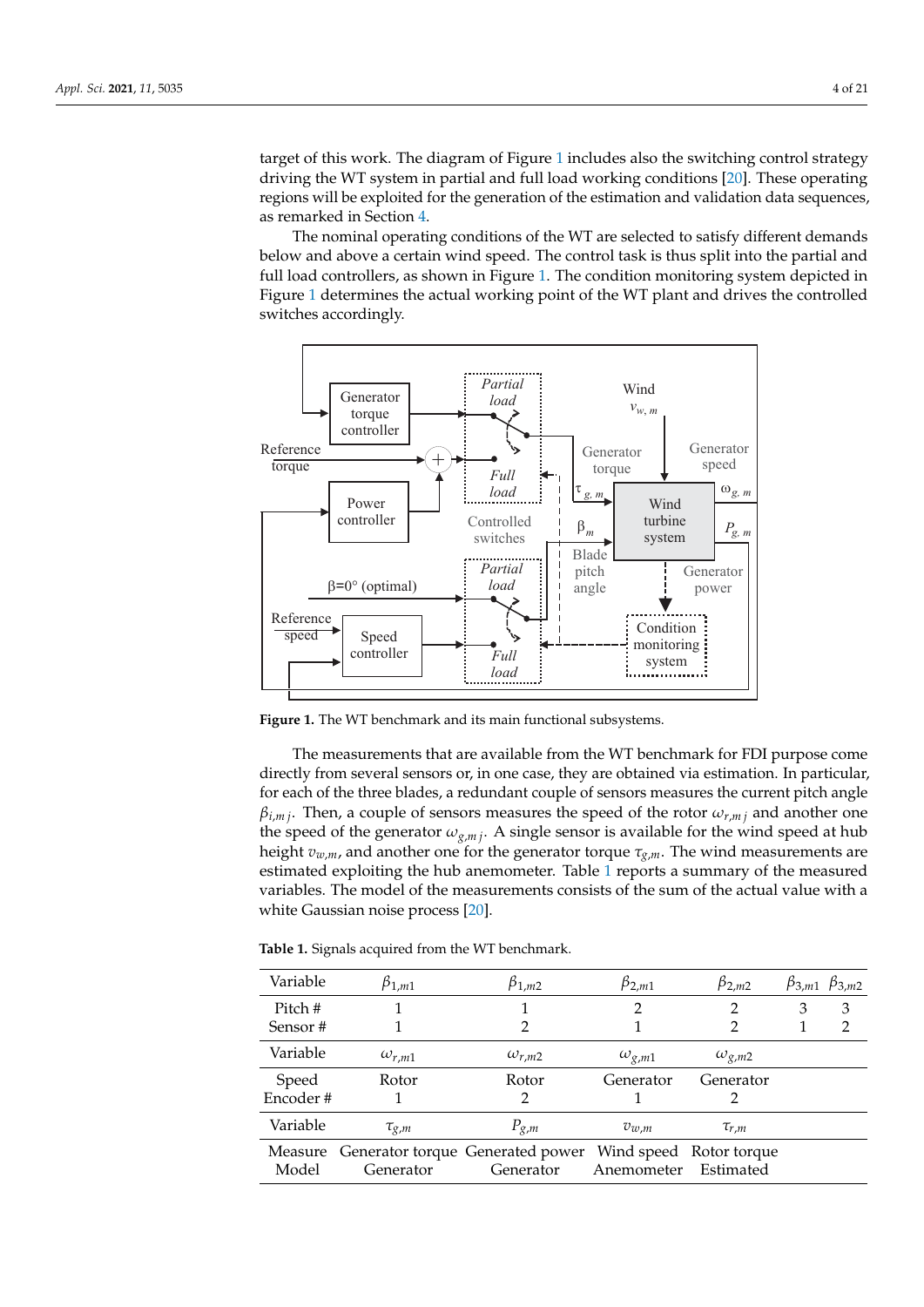<span id="page-4-0"></span>The benchmark model implements different kinds of actual faults, namely sensor, actuator and system faults. Regarding the sensor faults, they affect the measurements of the pitch angles and the measurements of the rotor speed, in form of a fixed value or a scaling error. They represent a common fault scenario of WTs, but their severity is low and they are easily identified. In particular, electrical or mechanical faults in the pitch sensors, if not handled, result in the generation of a wrong pitch reference for the controller with the consequence of a loss in the generated power. The speed of the rotor is measured by means of two redundant encoders, an offset faulty signal can affect these measurements when the encoder does not detect the updated marker, while a gain factor faulty signal represents the reading of excessive markers in each loop, due to dirt on the rotating part.

The considered actuator faults are modelled either as a fixed value or changed dynamics of the transfer function. They affect the converter torque and the pitch actuator. In the former case, the fault is located in the electronics of the converter, while in the latter case the fault affects hydraulic circuit: it represents the pressure drop in the hydraulic supply system (e.g., due to a leakage in hose or a blocked pump) or the excessive air content in the oil that causes the variation of the compressibility factor.

Finally, the considered system fault concerns the drive-train, in form of a slow variation of the friction coefficient in time due to wear and tear (months or year, but for benchmarking reason in the model it has been accelerated up to some seconds). It results in a combined faulty signal affecting the rotor speed and the generator speed.

Table [2](#page-4-2) summarises the considered faults, with a brief description of their typology and topology.

|                                |                              | З                       |  |
|--------------------------------|------------------------------|-------------------------|--|
| Fixed value<br>Blade 1         | Scaling error<br>Blade 2     | Fixed value<br>Blade 1  |  |
| 4                              | 5                            | 6                       |  |
| Fixed value<br>Pitch 1         | Scaling error<br>Generator 2 | Dynamics<br>Actuator 2  |  |
|                                | 8                            |                         |  |
| Dynamics<br>Pitch <sub>3</sub> | Fixed value<br>Converter     | Dynamics<br>Drive-train |  |
|                                |                              |                         |  |

<span id="page-4-2"></span>**Table 2.** Turbine benchmark model fault scenarios.

This scenario comprising the 9 faulty situations is considered in Section [2.3,](#page-4-1) which describes the procedure for determining the input and output measurements acquired from the WT process and mainly affected by these faults.

# <span id="page-4-1"></span>*2.3. Fault Sensitivity Analysis*

The paper proposes to exploit this tool, which was suggested earlier by the authors for a different application, see e.g., [\[27\]](#page-20-10), as it simplifies the design of the bank of fault estimators. Moreover, it enhances the identification of the dynamic FS and NN prototypes recalled in Section [3.1.](#page-7-0) This analysis must be preliminarily performed on the WT simulator. In particular, as already remarked, it is used to select the input and output measurements  $u_j(k)$  and  $y_l(k)$  of the process that feed the dynamic FIS or NN of the bank of Figure [2.](#page-6-1)

In practice, the faults considered in the WT benchmark have been injected into the simulator, assuming that only a single fault may occur. Then, the Relative Mean Square Errors (RMSE) index computed by considering the fault-free and faulty measured signals is computed, so that, for each fault, the most sensitive signal  $u_j(k)$  and  $y_l(k)$  is determined.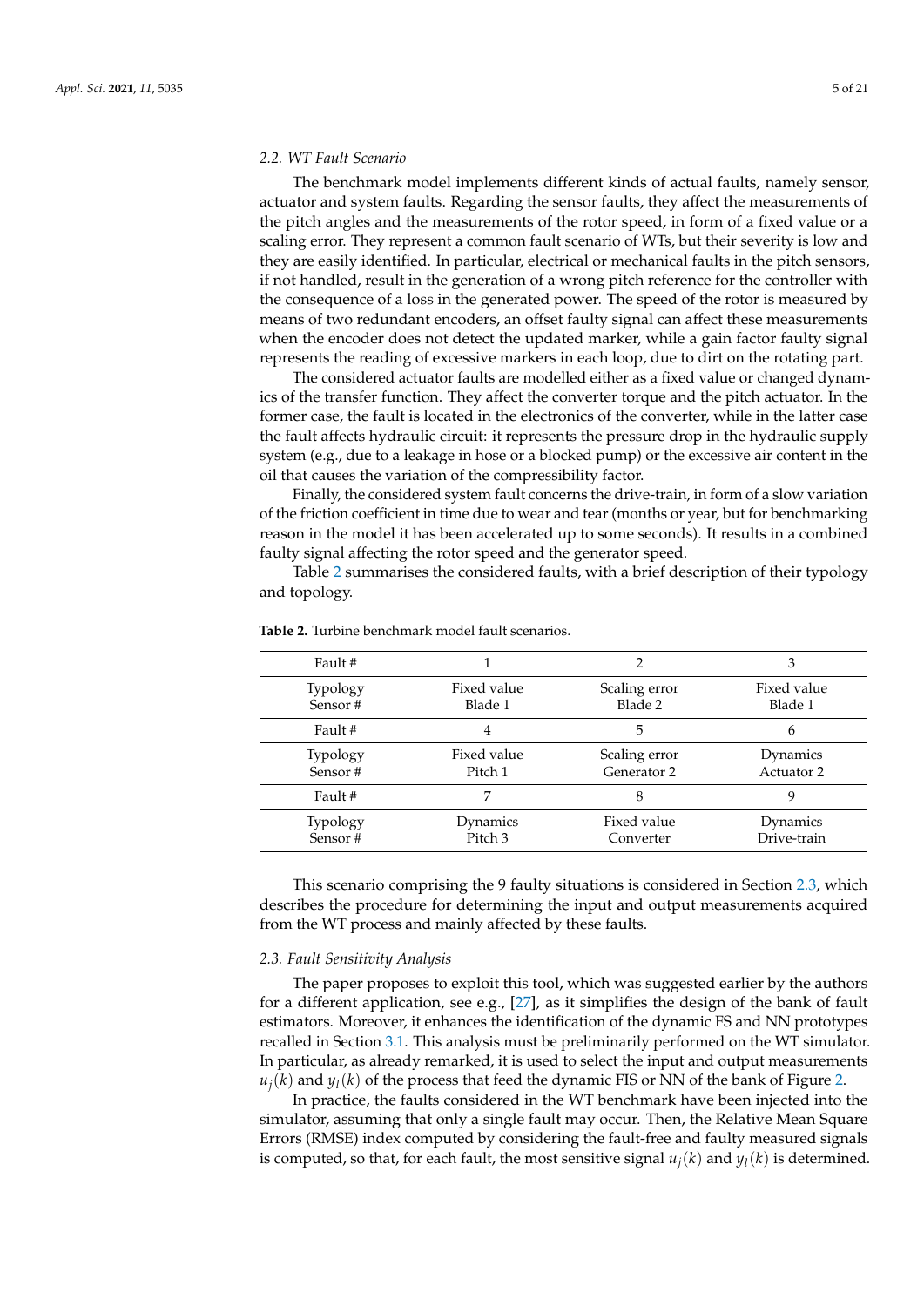In particular, the fault sensitivity analysis relies on a selection algorithm using the normalised sensitivity function  $N_x$  in the form of Equation [\(1\)](#page-5-0):

<span id="page-5-0"></span>
$$
N_x = \frac{S_x}{S_x^*} \tag{1}
$$

with:

$$
S_x = \frac{\left\|x_f(k) - x_n(k)\right\|_2}{\left\|x_n(k)\right\|_2} \tag{2}
$$

and:

$$
S_{x}^{*} = \max \frac{\left\|x_{f}(k) - x_{n}(k)\right\|_{2}}{\left\|x_{n}(k)\right\|_{2}}
$$
\n(3)

The factor  $N_x$  represents the effect of the considered fault case on the generic measured signal  $x(k)$ , with  $k = 1, 2, ..., N$  its sample number. The subscripts 'f' and 'n' indicate the faulty and the fault-free case, respectively. Therefore, the signals mainly affected by the considered fault generate a value of  $N_x$  equal to 1. On the other hand, values of  $N_x$ closer to zero indicate that  $x(k)$  is not affected by the fault. Those signals corresponding to significantly higher values of  $N_x$  are thus selected as the most sensitive measurements to the fault cases, and will be used to feed the residual generator modules of the bank reported in Figure [2.](#page-6-1)

As already remarked, the WT benchmark is able to generate different typical fault cases affecting the sensors, the actuators and the process components. This scenario with the 9 faults is illustrated by means of Table [3,](#page-5-1) which reports the input and output measurements acquired from the WT process signals and mainly affected by these faults. Table [3](#page-5-1) thus summarises the results of this fault sensitivity analysis for the case of the WT simulator.

| <b>Fault Case</b> | <b>Fault Type</b> | <b>Most Affected Input-Output Measurements</b>  |
|-------------------|-------------------|-------------------------------------------------|
|                   | Sensor            | $\beta_{1,m1}, \beta_{1,m2}, \omega_{g,m2}$     |
| 2                 | Sensor            | $\beta_{1,m2}, \beta_{2,m2}, \omega_{g,m2}$     |
| 3                 | Sensor            | $\beta_{1,m2}, \beta_{3,m1}, \omega_{g,m2}$     |
| 4                 | Sensor            | $\beta_{1,m2}, \omega_{g,m2}, \omega_{r,m1}$    |
| 5                 | Sensor            | $\beta_{1,m2}, \omega_{g,m2}, \omega_{r,m2}$    |
| 6                 | Actuator          | $\beta_{1,m2}, \beta_{2,m1}, \omega_{g,m2}$     |
| 7                 | Actuator          | $\beta_{1,m2}, \beta_{3,m2}, \omega_{g,m2}$     |
| 8                 | Actuator          | $\beta_{1,m2}$ , $\tau_{g,m}$ , $\omega_{g,m2}$ |
| 9                 | System            | $\beta_{1,m2}, \omega_{g,m1}, \omega_{g,m2}$    |

<span id="page-5-1"></span>**Table 3.** Fault scenario of the WT benchmark.

For FDI purpose, the WT benchmark of Figure [1](#page-3-0) can be described as a nonlinear continuous-time dynamic model represented by the function **f***wt* of Equation [\(4\)](#page-5-2) with state vector **x***wt* and fed by the driving input vector **u**:

<span id="page-5-2"></span>
$$
\begin{cases}\n\dot{\mathbf{x}}_{wt}(t) = \mathbf{f}_{wt}(\mathbf{x}_{wt}, \mathbf{u}(t)) \\
\mathbf{y}(t) = \mathbf{x}_{wt}(t)\n\end{cases}
$$
\n(4)

Equation [\(4\)](#page-5-2) highlights that the WT simulator allows to measure the state vector signals, i.e., the rotor speed, the generator speed and the generated power of the WT process:

$$
\mathbf{x}_{wt}(t) = \mathbf{y}(t) = \left[\omega_{g,m1}, \, \omega_{g,m2}, \, \omega_{r,m1}, \, \omega_{r,m2}, \, P_{g,m}\right]
$$

The driving input vector is represented by the following signals:

$$
\mathbf{u}(t) = [\beta_{1,m1}, \beta_{1,m2}, \beta_{2,m1}, \beta_{2,m2}, \beta_{3,m1}, \beta_{3,m2}, \tau_{g,m}]
$$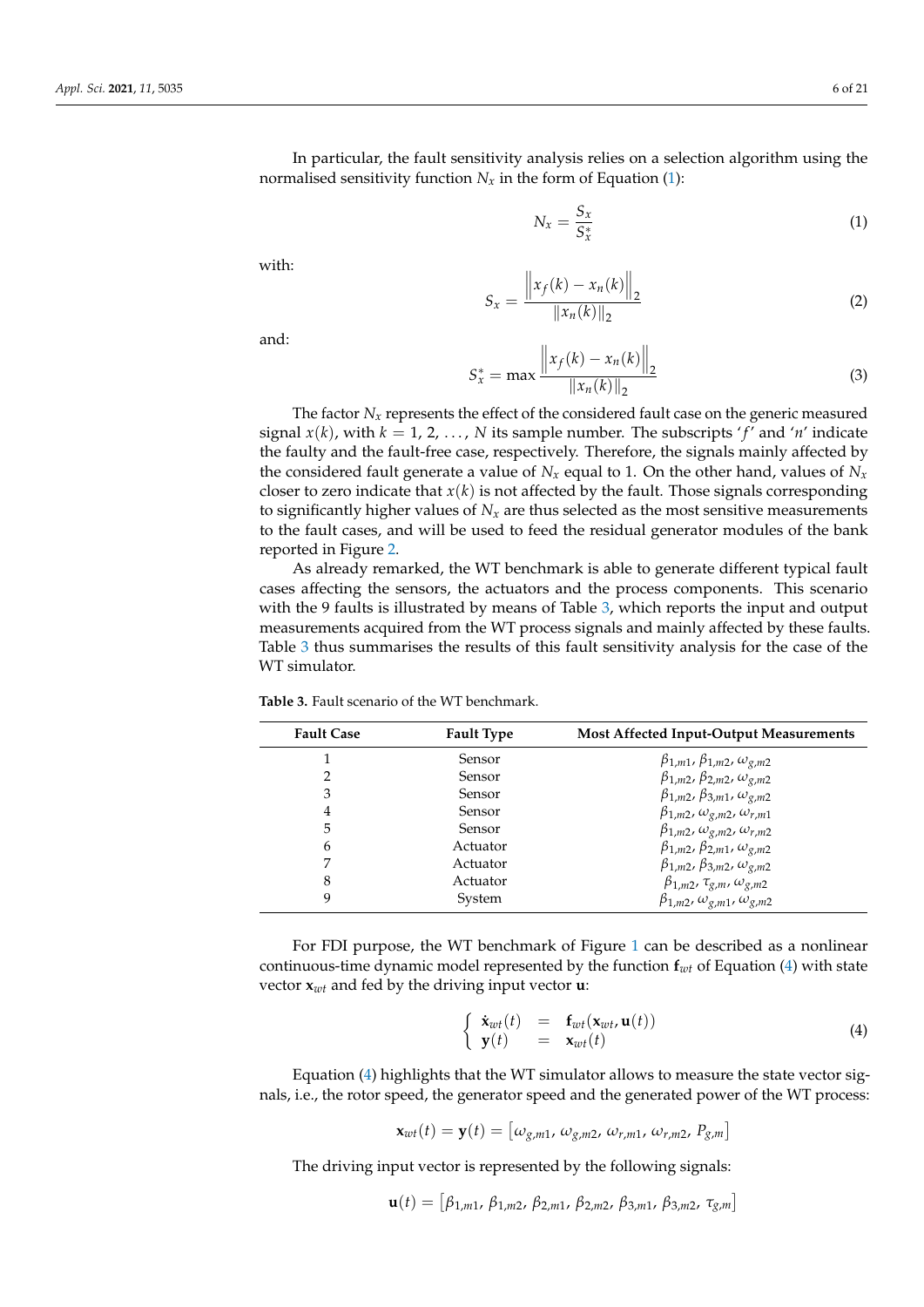that includes the acquired measurements of the pitch angles from the three WT blades and the measured generator/converter torque. These signals are acquired with sample time *T* in order to obtain *N* data indicated as  $\mathbf{u}(k)$  and  $\mathbf{v}(k)$  with index  $k = 1, \ldots, N$  that are exploited to design the FDI strategies addressed in this work.

Note finally that this tool represents one of the key features of the proposed strategy to FDI. In fact, the fault reconstructors exploited for FDI can be estimated by using a smaller number of inputs, thus leading to a noteworthy simplification of the overall complexity, while decreasing the computational cost of the identification and training algorithms.

## <span id="page-6-0"></span>**3. Data-Driven Strategies for Fault Diagnosis**

This section recalls the FDI strategy proposed in this study that relies on FS and NN tools, as summarised in Section [3.1.](#page-7-0) These architectures are able to represent NARX models exploited for estimating the nonlinear dynamic relations between the input and output measurements of the WT process and the fault signals. In this sense, these NARX prototypes will be employed as fault estimators for solving the problem of the fault diagnosis of the WT system.

Under these assumptions, the fault estimators derived by means of data-driven approaches represent the residual generators  $\mathbf{r}(k)$ , which provide the on-line reconstruction  $\hat{\bf f}(k)$  of the actual fault signals  ${\bf f}(k)$  summarised in Table [3,](#page-5-1) as represented by Equation [\(5\)](#page-6-2):

<span id="page-6-2"></span>
$$
\mathbf{r}(k) = \hat{\mathbf{f}}(k) \tag{5}
$$

where the term  $\hat{\mathbf{f}}(k)$  represents the estimated fault vector of Table [3,](#page-5-1) with  $\hat{\mathbf{f}}(k) = \{\hat{f}_1(k), \ldots\}$ ...,  $\hat{f}_9(k)$ .

The FDI scheme exploiting the proposed fault estimators as residual generators is sketched in Figure [3.](#page-8-0) Note that, as already highlighted, this scheme is also able to solve the fault isolation task [\[5\]](#page-19-4).

<span id="page-6-1"></span>

**Figure 2.** Bank of fault reconstructors for FDI.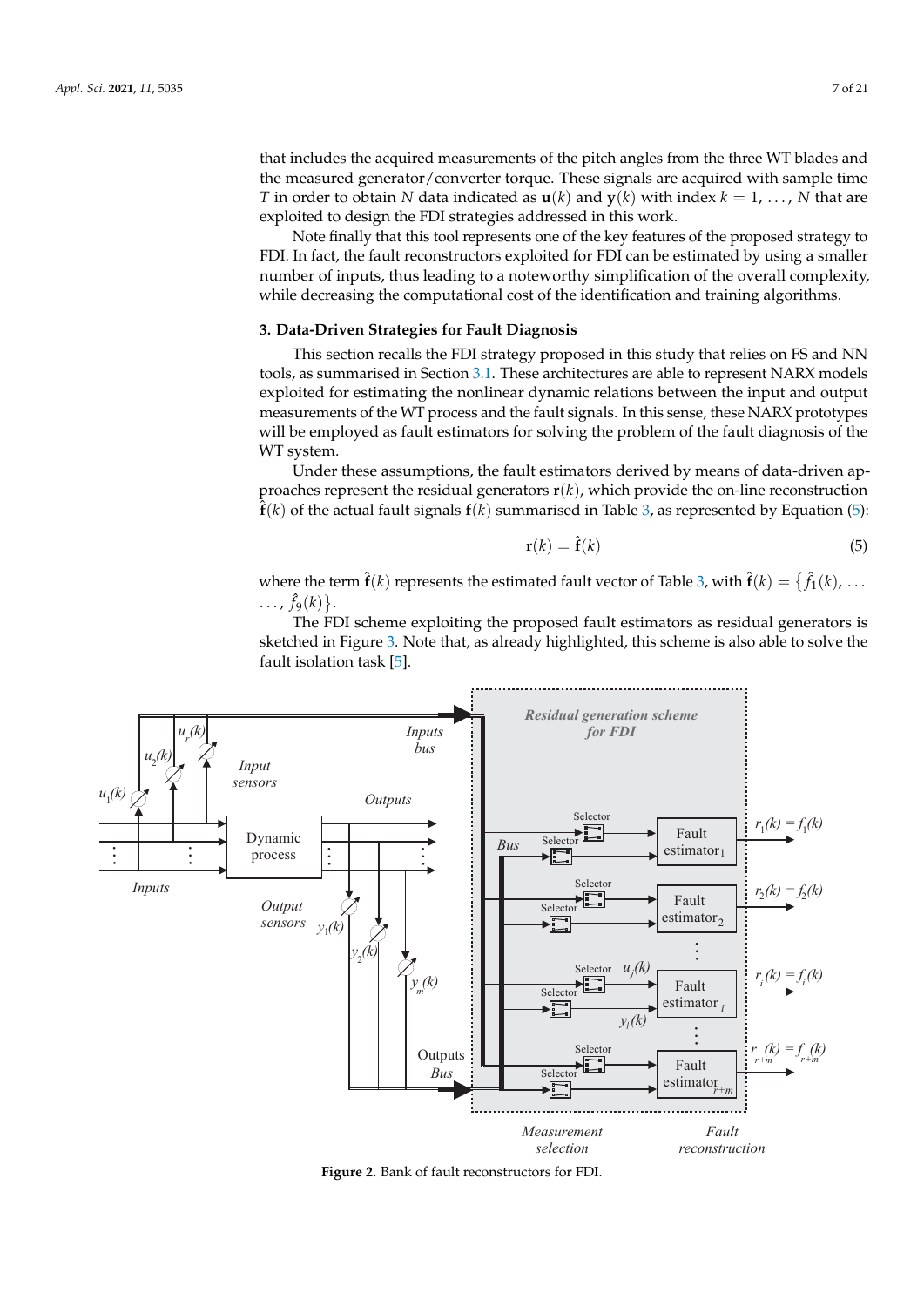Figure [2](#page-6-1) shows that the general residual generator exploits the input and output measurements acquired from the process under diagnosis,  $\mathbf{u}(k)$  and  $\mathbf{y}(k)$ , properly selected according to the fault sensitivity analysis shown in Table [3.](#page-5-1) The fault detection problem can be easily achieved by means of a simple threshold logic applied to the residuals themselves, as described in [\[5\]](#page-19-4). This issue will not be considered in this paper.

Once the fault detection phase has been solved, the fault isolation stage is directly obtained via the bank of estimators of Figure [2.](#page-6-1) In this case, the number of estimators of Figure [2](#page-6-1) is equal to the faults to be detected, i.e., 9, which is much lower than the number of input and output measurements,  $r + m$ , acquired from the WT process.

This condition provides several degrees of freedom, as the *i*-th fault reconstructor  $\hat{f}_i(k) = r_i(k)$  is a function of the input and output signals  $\mathbf{u}(k)$  and  $\mathbf{y}(k)$ . These signals are thus selected in order to be sensitive to the specific fault  $f_i(k)$ , as highlighted in Table [3.](#page-5-1) This procedure enhances also the design of the fault reconstructors, as it reduces the number of possible input and output measurements,  $u_j(k)$  and  $y_l(k)$ , which have to be considered for the identification procedure reported in Section [3.1.](#page-7-0)

The sensitivity analysis already represented in Table [3](#page-5-1) has to be performed before the derivation of the fault estimators. Therefore, once the input-output signals are selected, according to Table [3,](#page-5-1) the FSs and the NNs used as fault reconstructors can be developed, as summarised in Section [3.1.](#page-7-0)

## <span id="page-7-0"></span>*3.1. Fault Estimators via FS and NN Tools*

This section recalls the procedure for developing the fault estimators modelled as TS FSs. In this way, the unknown dynamic relations between the selected input and output measurements of the WT plant and the faults are represented by means of FSs, which rely on a number of rules, antecedent and consequent functions. These rules are used to represent the inference system for connecting the measured signals from the WT system to its faults, in form of IF  $\Longrightarrow$  THEN relations, implemented as Fuzzy Inference System (FIS), see e.g., [\[17\]](#page-20-0).

According to this modelling strategy, the general TS fuzzy prototype has the form of Equation [\(6\)](#page-7-1):

<span id="page-7-1"></span>
$$
\hat{f}(k) = \frac{\sum_{i=1}^{n_C} \lambda_i(\mathbf{x}(k)) \left(\mathbf{a}_i^T \mathbf{x}(k) + b_i\right)}{\sum_{i=1}^{n_C} \lambda_i(\mathbf{x}(k))}
$$
(6)

Using this approach, in general, the *i*-th fault signal  $\hat{f}(k)$  is reconstructed by using suitable data taken from the WT process under diagnosis. In this case, the fault function  $\hat{f}(k)$  is represented as a weighted average of affine parametric relations  $\mathbf{a}_i^T \mathbf{x}(k) + b_i$  (consequents) depending on the input and output measurements collected in  $\mathbf{x}(k)$ . These weights are the fuzzy membership degrees  $\lambda_i(\mathbf{x})$  depending on the system inputs.

The parametric relations of the consequents are affine functions of the unknown variables **a***<sup>i</sup>* and *b<sup>i</sup>* , which are estimated by means of an identification approach. The rule number is assumed equal to the cluster number  $n<sub>C</sub>$  exploited to partition the data via a clustering algorithm with respect to regions where the parametric relations (consequents) are valid [\[17\]](#page-20-0).

Note that the system under diagnosis corresponds to a WT plant, which is described by a dynamic model. Therefore, the vector  $\mathbf{x}(k)$  in Equation [\(6\)](#page-7-1) contains both the current and the delayed samples of the system input and output measurements. Therefore, the consequents include discrete-time linear Auto-Regressive with eXogenous (ARX) input structures of order *o*. This regressor vector is described in form of Equation [\(7\)](#page-7-2):

<span id="page-7-2"></span>
$$
\mathbf{x}(k) = [..., y_1(k-1), ..., y_1(k-o), ..., u_j(k), ..., u_j(k-o), ...]^T
$$
 (7)

where  $u_l(\cdot)$  and  $y_j(\cdot)$  represent the *l*-th and *j*-th components of the actual WT input and output vectors  $\mathbf{u}(k)$  and  $\mathbf{y}(k)$ . These components are selected according to the results reported in Table [3.](#page-5-1)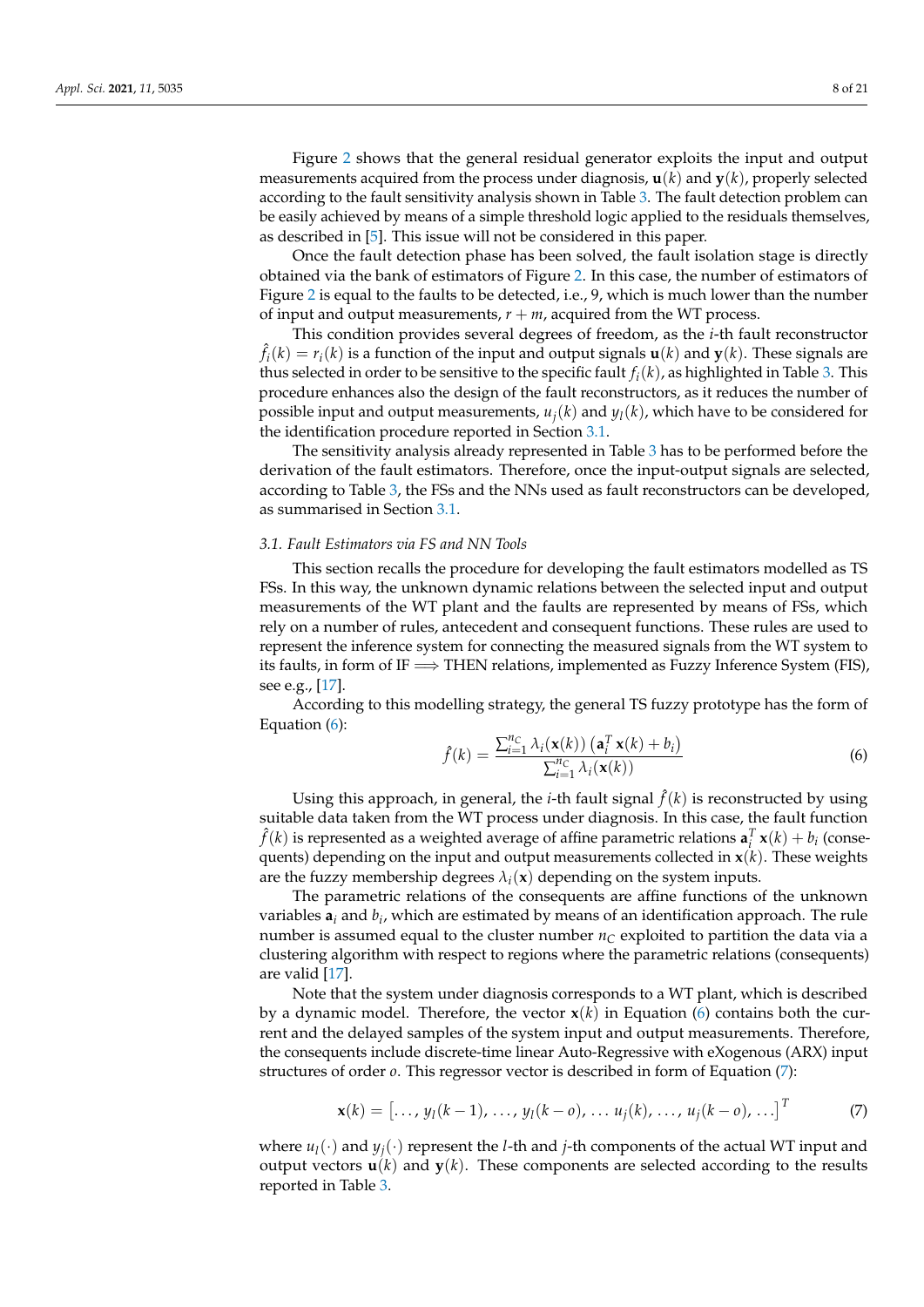The consequent affine parameters of the *i*-th model of the Equation [\(6\)](#page-7-1) can be organised into a vector:

$$
\mathbf{a}_{i} = \left[ \alpha_{1}^{(i)}, \ldots, \alpha_{o}^{(i)}, \delta_{1}^{(i)}, \ldots, \delta_{o}^{(i)} \right]^{T}
$$
 (8)

where the coefficients  $\alpha_i^{(i)}$  $j^{(i)}$  are usually associated to the delayed output samples, whilst  $\delta_j^{(i)}$ *j* to the input ones.

The approach proposed in this paper for the derivation of the generic *i*-th fault FIS approximator starts with the fuzzy clustering of the data  $\mathbf{u}(k)$  and  $\mathbf{y}(k)$  from the WT process. This paper exploits the well-established Gustafson-Kessel (GK) algorithm [\[17\]](#page-20-0). Moreover, the estimation of the FIS parameters is solved as a system identification problem from the noisy data of the WT process. Once the data are clustered, the identification strategy proposed in this work uses the methodology developed by the authors in [\[28\]](#page-20-11).

Another point not addressed in this work concerns the selection of the optimal cluster number  $n<sub>C</sub>$ . This issue was investigated and developed by the authors in [\[28\]](#page-20-11), which leads to the estimation of the membership degrees  $\lambda_i(\mathbf{x}(k))$  required in Equation [\(6\)](#page-7-1) and solved as a curve fitting problem [\[17\]](#page-20-0).

This paper considers an alternative data-driven approach, which exploits NNs used as fault approximators in the scheme of Figure [2.](#page-6-1) Therefore, in the same way of the FSs, a bank of NNs is employed to reconstruct the faults affecting the WT system using a proper selection of the input and the output measurements. This NN structure consists of a feed-forward MLP architecture with 3 layers of neurons [\[19\]](#page-20-2).

However, as MLP NNs represent static relations, the paper suggests to implement these structures with a tapped delay line. Therefore, this quasi-static NN represents a powerful way for estimating nonlinear dynamic regressions between the input and output measurements from the WT process and its fault functions. This solution allows to obtain another Nonlinear ARX (NARX) description among the data. Moreover, when properly trained, these NARX NNs are able to reconstruct the fault function  $\hat{f}(k)$  using a suitable selection of the past measurements of the WT system inputs and outputs  $u_l(k)$  and  $y_j(k)$ , respectively. The example of the general solution is sketched in Figure [3,](#page-8-0) which can be implemented by means of FIS or NARX NN structures.

<span id="page-8-0"></span>

**Figure 3.** General scheme for fault reconstruction.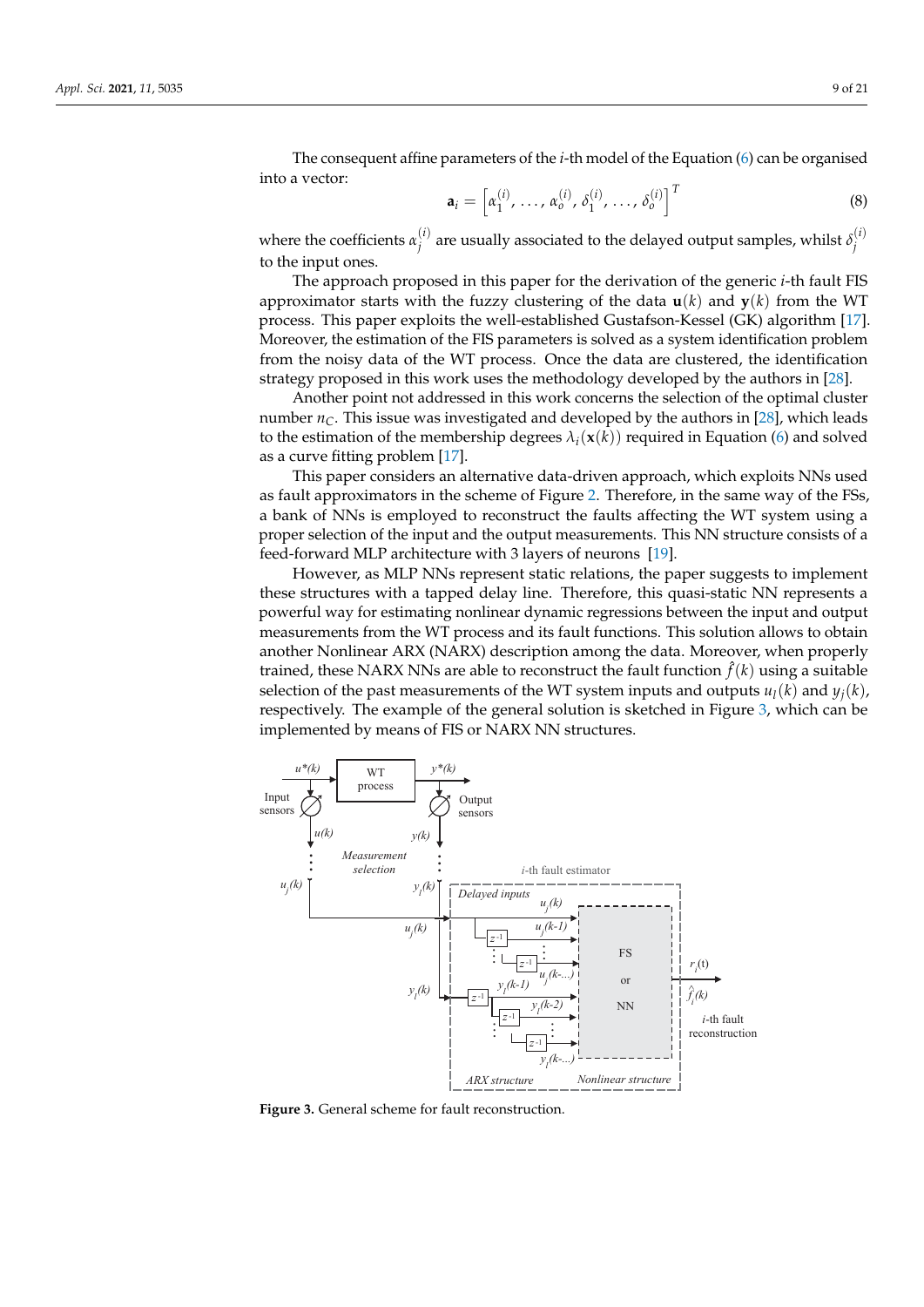Similarly to the fuzzy scheme, with reference to the *i*-th fault reconstructor, a bank of NARX NNs is exploited, where the generic NARX system models the relation of Equation [\(9\)](#page-9-0):

<span id="page-9-0"></span>
$$
\hat{f}(k) = F(\ldots, u_j(k), \ldots, u_j(k - d_u), \ldots y_l(k - 1), \ldots, y_l(k - d_y), \ldots)
$$
 (9)

the signal  $\hat{f}(k)$  represents the estimate of the general *i*-th fault in Table [3,](#page-5-1) whilst  $u_j(\cdot)$  and  $y_l(\cdot)$  indicate the components of the measured inputs and outputs from the WT process. These signals are selected again by means of the solution of the fault sensitivity problem reported in Table [3.](#page-5-1) The accuracy of the fault reconstruction depends on the number of neurons per layer, their weights and their activation functions.

In order to summarise the overall procedure exploited for the implementation of the FDI schemes, Figure [4](#page-9-1) reports the different phases involved in the proposed methods and a summary of the complete design flows.

<span id="page-9-1"></span>

**Figure 4.** Tasks involved in the design of the proposed FDI schemes.

In particular, once the measurements have been selected according to the procedure addressed in Section [2.3,](#page-4-1) the design of the FIS requires the clustering of the data into  $n_C$ regions, the selection of the model structure (order *o*) and the estimation of the consequent parameters  $a_i$  and  $b_i$ , as well as the membership functions  $\lambda_i$  in Equation [\(6\)](#page-7-1). The data are usually divided into three sets, i.e., the training, the validation and the test sets. This solution leads to improve the estimation capabilities of the identified fuzzy prototypes. The FIS models can be thus organised into the bank structure that allows for fault isolation. Moreover, the fault identification is also accomplished.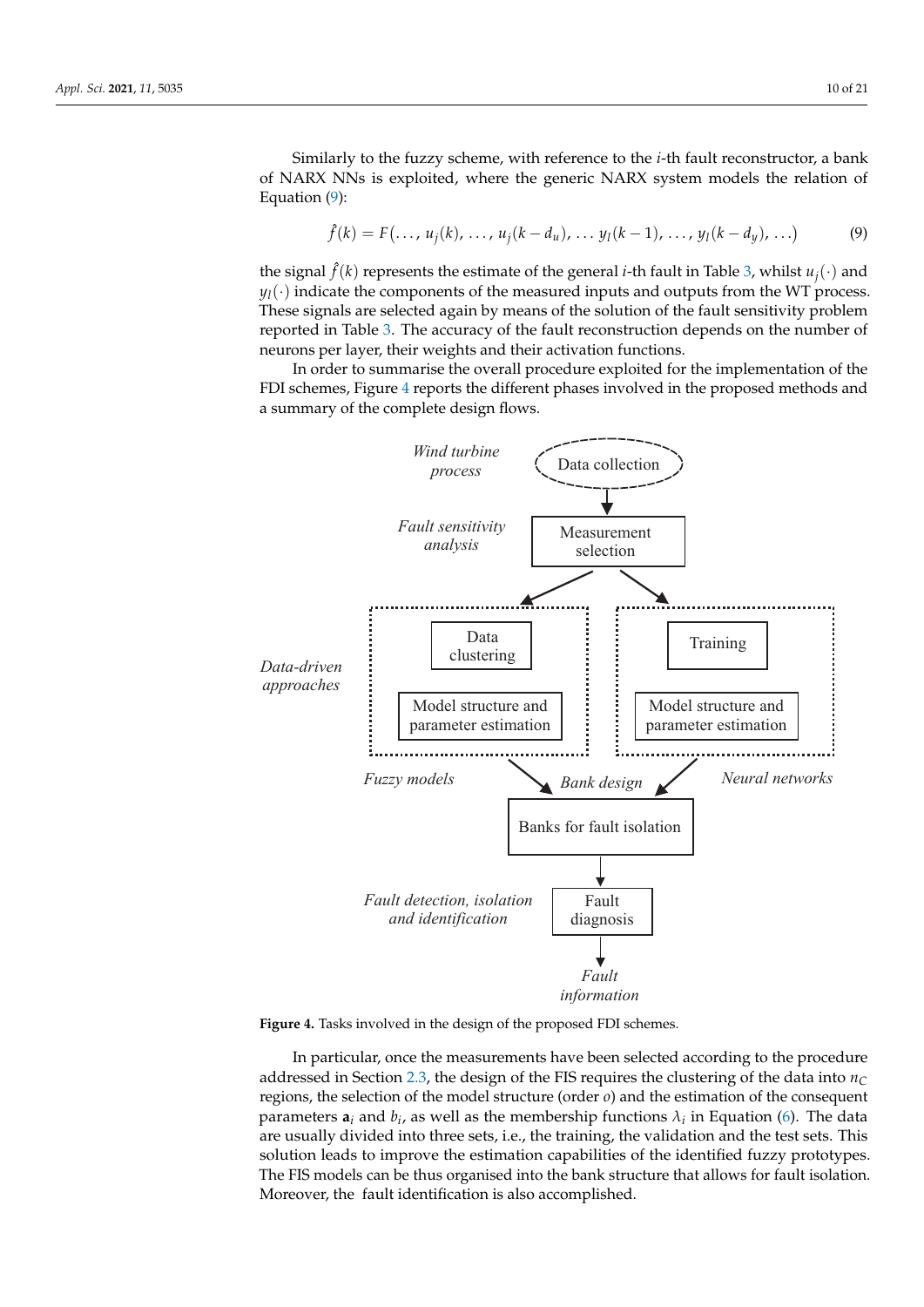On the other hand, the same procedure can be performed for the NARX NN models. After the measurement selection, the data are divided into the training, the validation and the test sets. Also in this case, this partition improves the generalisation capabilities of these systems. The derivation of the NARX NN prototypes requires the selection of the delays  $d<sub>u</sub>$  and  $d<sub>v</sub>$  in Equation [\(9\)](#page-9-0), as well as the the number of neurons per layers. Once these NARX NN models are estimated, they can be organised into the bank structure for achieving the fault identification task.

The results of the selection of the optimal structure of the fault reconstructors for FDI and the achieved performances will be shown in Section [4.](#page-10-0)

#### <span id="page-10-0"></span>**4. Simulation Results, Experimental Validation, Comparisons and Discussion**

With reference to the WT benchmark of Section [2,](#page-2-0) the simulations are driven by different wind sequences generated in a random way. They represent real measurements of wind speed sequences from typical WT operating conditions, with ranges varying from 5 m/s to 20 m/s. This scenario was modified by the authors with respect to the benchmark earlier proposed in [\[20\]](#page-20-3). The simulations consist of 4400 s, with single fault occurrences and a number of samples  $N = 440,000$  for a sampling frequency of 100 Hz. Almost all fault signals are modelled as step functions lasting for 100 s with different commencing times. Further details can be found in [\[20,](#page-20-3)[29\]](#page-20-12).

The first part of this section reports the results achieved by means of the fuzzy prototypes used as fault reconstructors according to Section [3.1.](#page-7-0) In particular, the fuzzy *c*-means and the GK clustering algorithms were exploited. A number of clusters  $n_C = 4$  and a number of delays  $\rho = 4$  were estimated. The membership functions of the TS FS and the parameters of the consequents  $\alpha_i^{(i)}$  $j_j^{(i)}$  and  $\delta_j^{(i)}$  were derived for each cluster by following the procedure developed by the same authors in [\[30\]](#page-20-13). The TS FSs of Equation [\(6\)](#page-7-1) were thus determined and 9 fault reconstructors were organised according to the scheme of Figure [2.](#page-6-1)

The performances of the 9 TS FSs when used as fault estimators were evaluated again according to the RMSE index, computed as the difference between the reconstructed  $\hat{f}(k)$ and the actual  $f(k)$  signals for each of the fuzzy estimators. These values were reported in Table [4.](#page-10-1)

| <b>Fault Case</b> |              |              |              |              | 5            |
|-------------------|--------------|--------------|--------------|--------------|--------------|
| RMSE%             | $1.61\%$     | $2.22\%$     | $1.95\%$     | $1.87\%$     | $1.92\%$     |
| Sdt. Dev.         | $\pm 0.02\%$ | $\pm 0.03\%$ | $\pm 0.01\%$ | $\pm 0.01\%$ | $\pm 0.01\%$ |
| <b>Fault Case</b> | h            |              | 8            |              |              |
| RMSE%             | 2.15%        | $1.76\%$     | 2.13%        | 1.98%        |              |
| Sdt. Dev.         | $+0.02\%$    | $+0.01\%$    | $+0.02\%$    | $+0.01\%$    |              |

<span id="page-10-1"></span>**Table 4.** FS fault estimator capabilities.

Indeed, the RMSE values reported in Table [4](#page-10-1) represent an average of the results obtained from a campaign of 1000 simulations, as the benchmark exploited in this work changes the parameters of the WT model at each run. Moreover, the model-reality mismatch, the measurement errors, uncertainty and disturbance effects are described as Gaussian processes with suitable distributions, as remarked in Section [2.](#page-2-0) Therefore, Table [4](#page-10-1) reports also the values of the standard deviation (std. dev.) of the estimation errors achieved by the FS fault estimators.

Note that these reconstructed signals  $\hat{f}(k)$  can be directly used as diagnostic residuals in order to detect and isolate the faults affecting the WT. Moreover, each TS FS of Equation [\(6\)](#page-7-1) is fed by 3 inputs (according to Table [3\)](#page-5-1), with a number of delayed inputs and outputs  $o = 3$  and  $n_C = 4$  clusters.

As an example, Figure [5](#page-11-0) shows the results regarding the fault cases 1, 2, 3, and 4 of the WT plant recalled in Section [2.](#page-2-0)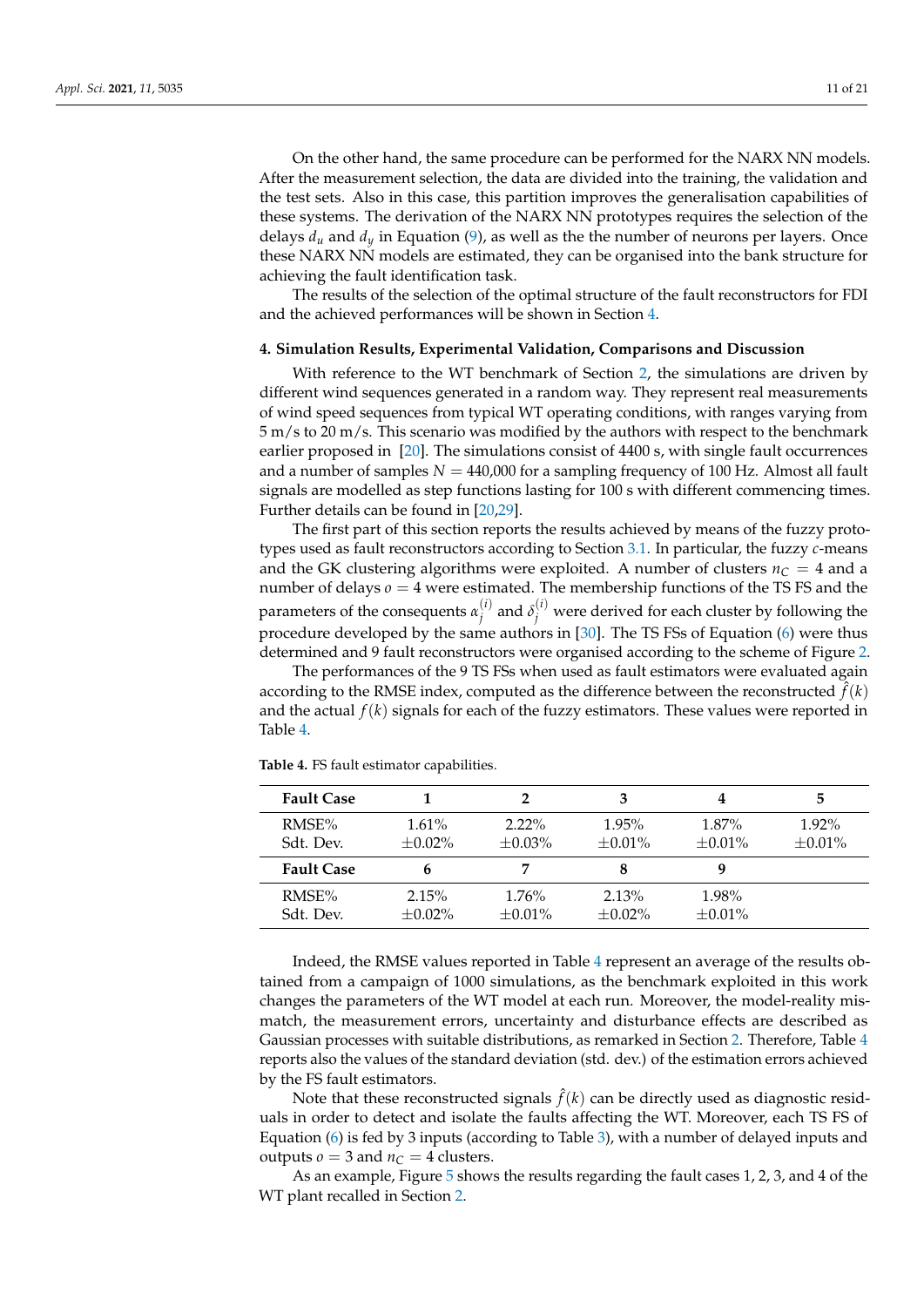<span id="page-11-0"></span>

**Figure 5.** Reconstructed and actual faults for cases 1, 2, 3, and 4.

In particular, Figure [5](#page-11-0) reports the estimated faults  $\hat{f}(k) = r_i(k)$  provided by the FSs in faulty conditions (black continuous line). They are compared with respect to the actual faults (grey dashed line). The fault detection task can be easily accomplished as the residuals are significantly different from zero in faulty conditions. Note also that the reconstructed fault functions  $\hat{f}(k) = r_i(k)$  are different from zero also in fault-free conditions due to the measurement errors and the model-reality mismatch. This aspect serves to highlight the accuracy of the reconstructed signals provided by the estimated fuzzy models.

As for the FSs, 9 NARX NNs summarised in Section [3.1](#page-7-0) were trained to provide the reconstruction of the 9 faults affecting the WT plant. In particular, the NARX were implemented as MLP NNs with 3 layers: the input layer consisted of 3 neurons, the hidden one used 10 neurons, whilst one neuron for the output layer.  $d_u = d_v = 3$  delays were used in the relation of Equation [\(9\)](#page-9-0). Moreover, sigmoidal activation functions were used in both the input and the hidden layers, and linear functions for the output layers. With reference to Table [3,](#page-5-1) the NARX NNs were fed by 9 signals, representing the delayed inputs and outputs from the WT process.

As for the FSs, the prediction accuracy of the NARX NN was analysed by means of the RMSE index, and its average values summarised in Table [5.](#page-11-1)

| <b>Fault Case</b> |              |              | 3            | 4            | 5            |
|-------------------|--------------|--------------|--------------|--------------|--------------|
| RMSE $%$          | $0.91\%$     | $0.92\%$     | $0.94\%$     | $1.21\%$     | $1.17\%$     |
| Sdt. Dev.         | $\pm 0.01\%$ | $\pm 0.01\%$ | $\pm 0.01\%$ | $\pm 0.02\%$ | $\pm 0.01\%$ |
| <b>Fault Case</b> |              |              | 8            | q            |              |
| RMSE $%$          | 1.61%        | $0.98\%$     | 0.95%        | $1.41\%$     |              |
| Sdt. Dev.         | $\pm 0.01\%$ | $\pm 0.01\%$ | $\pm 0.01\%$ | $\pm 0.02\%$ |              |

<span id="page-11-1"></span>**Table 5.** NN fault estimator capabilities.

As for the TS FS case, Table [5](#page-11-1) reports also the values of the standard deviation (std. dev.) of the estimation errors achieved by the NARX NN fault estimators.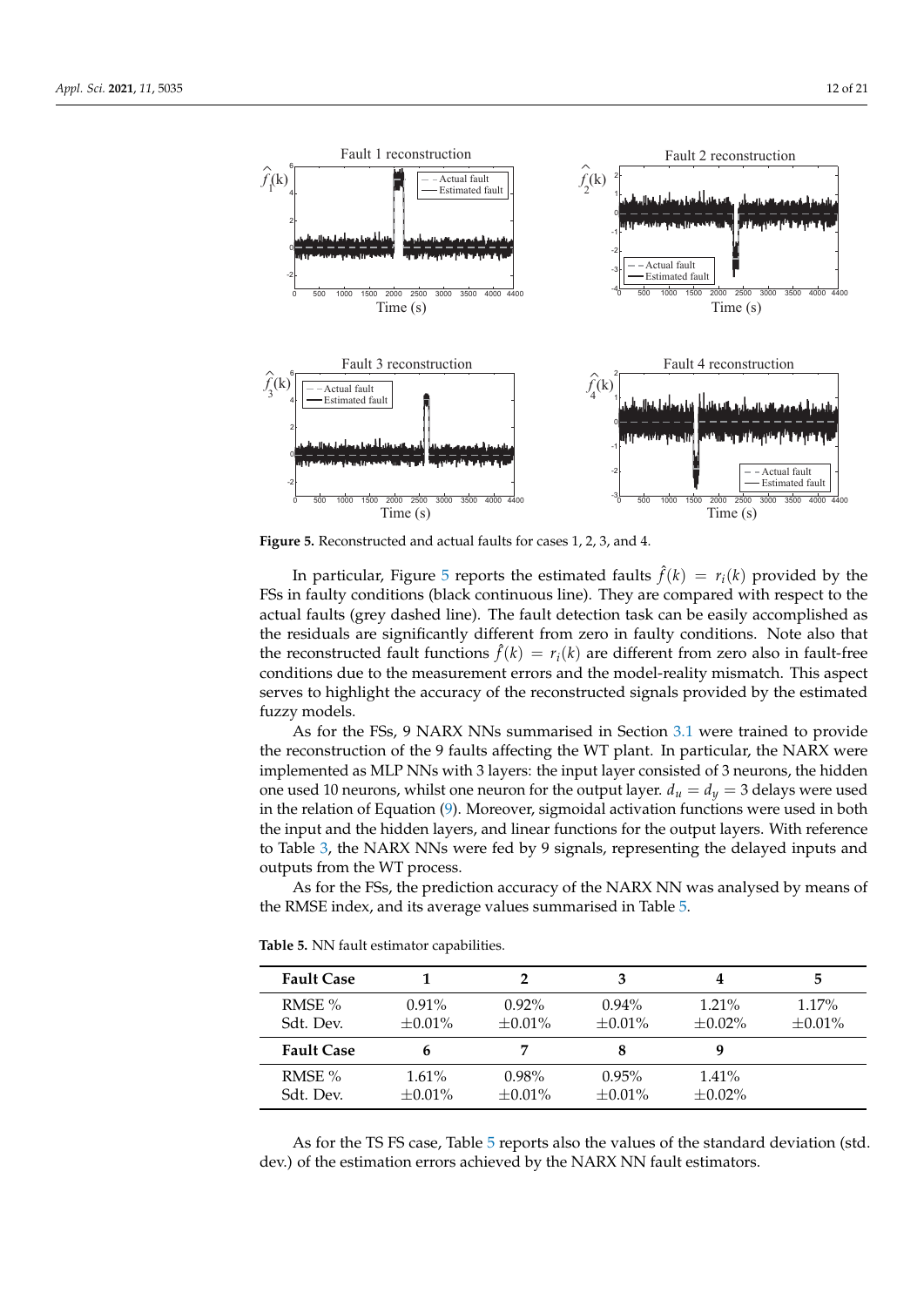As an example, Figure [6](#page-12-1) depicts some of the residual signals  $\hat{f}(k) = r_i(k)$  (black continuous line) provided by the NARX NNs for the fault conditions 6, 7, 8, and 9, and compared to the actual fault signals (grey dashed line).

<span id="page-12-1"></span>

**Figure 6.** Estimated and actual faults for cases 6, 7, 8, and 9.

Also in this case, the results obtained by the NARX NNs serve to highlight the efficacy of the developed solution, taking into account disturbance and uncertainty affecting the WT system.

### <span id="page-12-0"></span>*4.1. HIL Validation*

In order to validate the developed FDI solutions in more realistic working situations, the WT process and the designed algorithms have been implemented and executed by means of a HIL tool. This test-bed allows to reproduce experimental tests that are oriented to the verification of the results achieved in simulations. This test-bed is sketched in Figure [7,](#page-13-0) which highlights 3 main modules.

The WT simulator that was used to describe the system dynamics, its actuator, measurement sensors, and the WT controllers were implemented in the LabVIEW environment. Realistic effects such as uncertainty, measurement errors, disturbance and the model-reality mismatch were also included, as recalled Section [2.](#page-2-0) The overall system is converted into the C++ code running on a standard PC, which allows also to test and monitor the signals generated by the proposed fault diagnosis strategies.

The FDI schemes summarised in Section [3.1](#page-7-0) were also compiled as executable code and implemented in an AWC 500 industrial system that features typical WT requirements. This industrial module receives the signals acquired from the PC simulating the realistic WT plant that represent the monitored signals reported in Table [3.](#page-5-1) Therefore, the onboard electronics elaborate these signals according to the FDI algorithms and produce the monitoring signals transmitted back to the WT simulator running on the PC.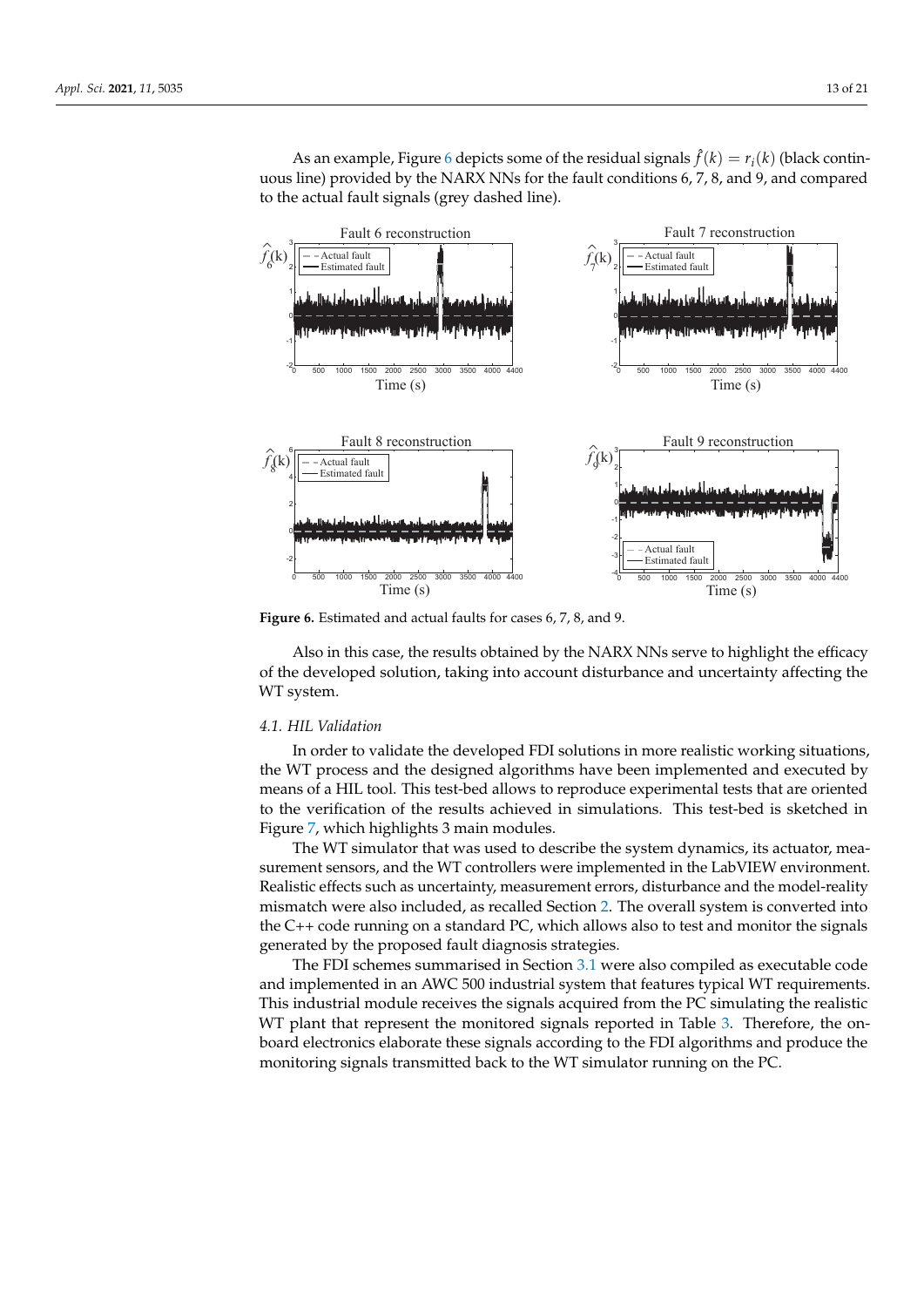<span id="page-13-0"></span>

**Figure 7.** HIL tool for real-time validation.

An intermediate module represents the interface circuits providing the communications between the PC with the WT simulator and the on-board electronics running the fault diagnosis algorithms. In this way, it manages the signals and exchanges the data between the WT simulator and the AWC 500 system.

In the following, the data sequences generated by the WT simulator are briefly described. With reference to the WT benchmark model of Section [2](#page-2-0) and its HIL implementation, all simulations are driven by realistic wind sequences, as depicted in Figure [8.](#page-13-1)

Figure [8](#page-13-1) shows an example of the realistic acquisition of wind speed data from a WT, as described in [\[20](#page-20-3)[,26\]](#page-20-9). It should represent a good coverage of typical operating conditions, as it ranges from 5 to 20 m/s, with a few spikes at 25 m/s.

As further example of WT sequences used for the validation of the FDI schemes, Figure [9](#page-14-0) shows the measured outputs  $P_{g,m}$  and  $\omega_{g,m}$  with respect to the reference signals, in partial and full load working conditions [\[20\]](#page-20-3).

<span id="page-13-1"></span>

**Figure 8.** Measured wind speed signal example driving the WT benchmark.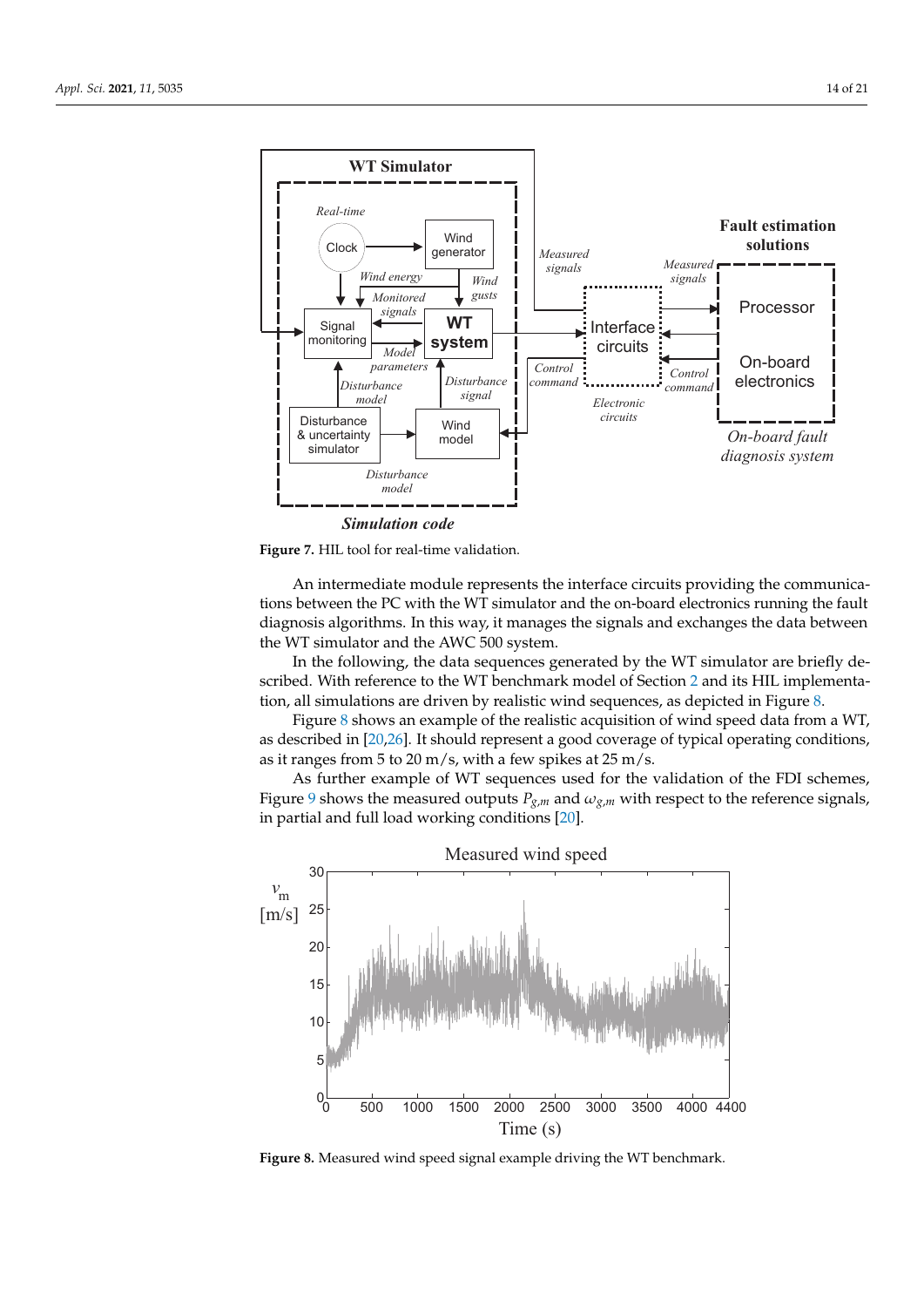<span id="page-14-0"></span>

**Figure 9.** Reference and measured  $P_{g,m}$  and  $\omega_{g,m}$  outputs.

These working conditions represent the operating regions of a WT that motivate the switching blocks used for the torque and the pitch controls sketched in Figure [1.](#page-3-0) Therefore, the WT data sequences are generated according to the nominal operating trajectory to satisfy different demands below and above a certain wind speed. A condition monitoring system determines the actual working point of the WT and drives the switches accordingly, as shown in Figure [1.](#page-3-0)

When the WT operates in partial load condition, it is driven by the generator torque controller, which should maximise the produced energy, as shown in Figure [9.](#page-14-0) On the other hand, when the WT operates in full load condition, both the speed and the power controller are active. These controllers should track the rated generator speed and limit the output power, as depicted in Figure [9.](#page-14-0) This behaviour is obtained by properly setting the two switches in Figure [1.](#page-3-0) In this way, the data sequences exploited for the validation of the designed FDI schemes are generated.

As final example of data sequences used for the identification of the FS and NN prototypes, the measured control inputs of the WT blades *βi*,*m j* and the generated power *Pg*,*<sup>m</sup>* are depicted in Figure [10](#page-14-1) in full load conditions.

<span id="page-14-1"></span>

**Figure 10.** Pitch sensor measurements  $\beta_{i,m}$  and generated power  $P_{g,m}$  in full load conditions.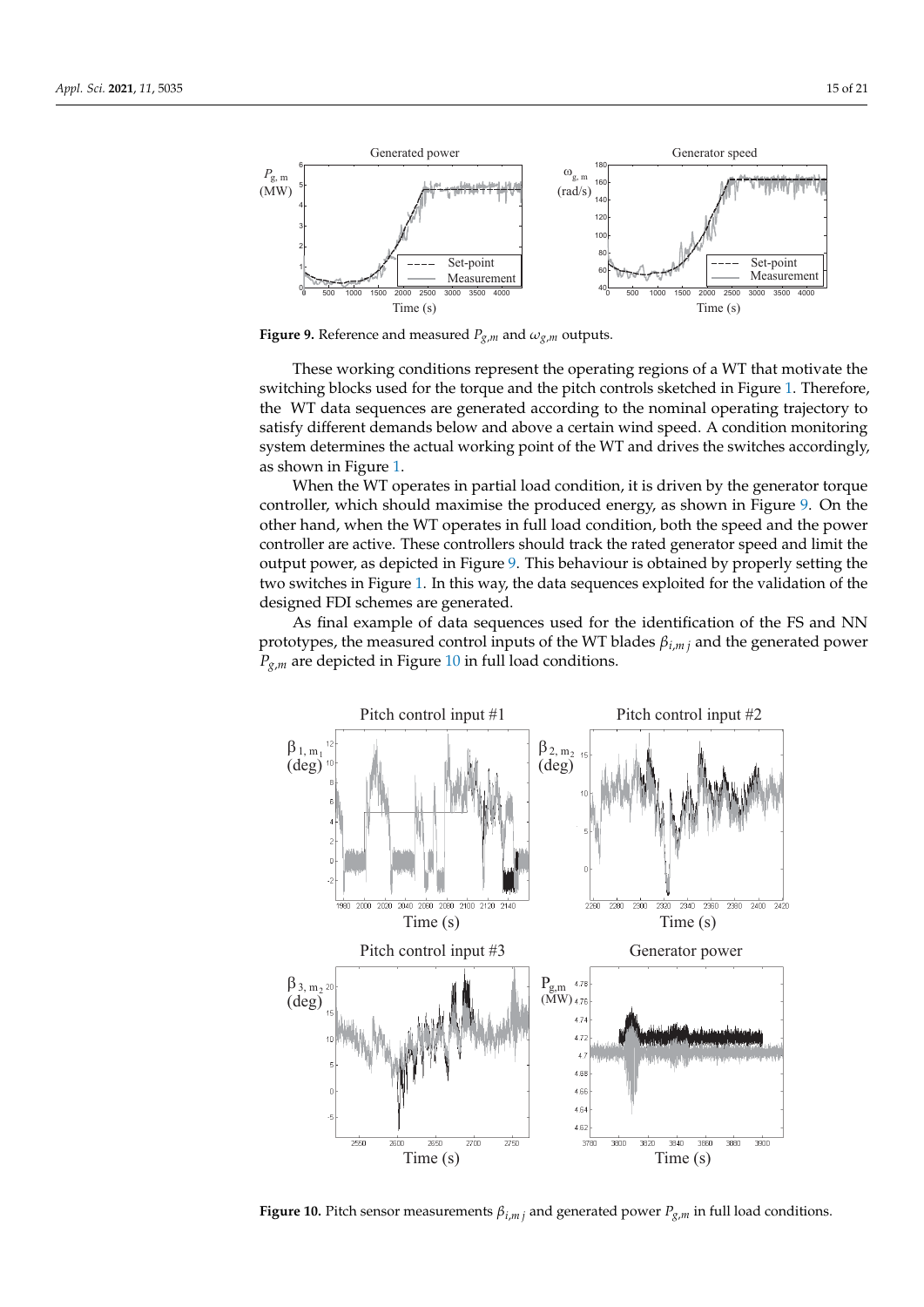<span id="page-15-0"></span>

On the other hand, Figure [11](#page-15-0) depicts the WT main variables in full load working conditions.

**Figure 11.** Variables of the WT benchmark in full load operation.

Therefore, for the generated driving wind sequence *vw*,*m*, Figure [11](#page-15-0) depicts the generator speed  $\omega_{g,m1}$  and power  $P_{g,m}$ , and the control input  $\tau_{g,m}$ .

The results achieved via this HIL tool are reported in Table [6](#page-15-1) that summarises the capabilities of the FDI strategies by means of the RMSE performance index.

<span id="page-15-1"></span>**Table 6.** RMSE % index for the HIL tool.

| <b>Fault Case</b> |          | 2        | 3        | 4        | 5        |
|-------------------|----------|----------|----------|----------|----------|
| TS FSs            | $1.69\%$ | $2.29\%$ | $2.01\%$ | $1.94\%$ | $1.99\%$ |
| <b>NARX NNs</b>   | $0.99\%$ | 0.98%    | $0.99\%$ | 1.28%    | $1.21\%$ |
| <b>Fault Case</b> | 6        | 7        | 8        | 9        |          |
| TS FSs            | $2.22\%$ | $1.81\%$ | $2.21\%$ | $2.03\%$ |          |
| NARX NNs          | $1.69\%$ | $1.02\%$ | $1.01\%$ | $1.51\%$ |          |

Note that the tests summarised in Table [6](#page-15-1) are consistent with the results reported in Tables [4](#page-10-1) and [5.](#page-11-1) Although the accuracy of the simulations seems better than the performance achieved via the HIL tool, some remarks have to be drawn. First, the AWC 500 system uses calculations that are more restrictive than the PC simulator. Moreover, A/D and D/A devices are also exploited, which can introduce further deviations. On the other hand, the testing of real scenarios does not involve the data transfer from a PC to on-board electronics, thus reducing possible errors. Therefore, it can be finally remarked that the achieved results are quite accurate and motivate the application of the developed FDI strategies to real WT installations.

## <span id="page-15-2"></span>*4.2. Comparative Analysis*

To analyse the performance of the proposed solutions, this section compares the developed FDI schemes with different methodologies already proposed by the same authors. They rely on a model-based nonlinear approach, i.e., the so-called NonLinear Geometric Approach Adaptive Filter (NLGA-AF) [\[31\]](#page-20-14) and a Recursive identification of FSs (RFSs) [\[32\]](#page-20-15). Moreover, the Sliding Mode Observer (SMO) method is also considered [\[33\]](#page-20-16).

These comparisons are performed on the basis of the estimation accuracy, as shown in Table [7.](#page-16-0)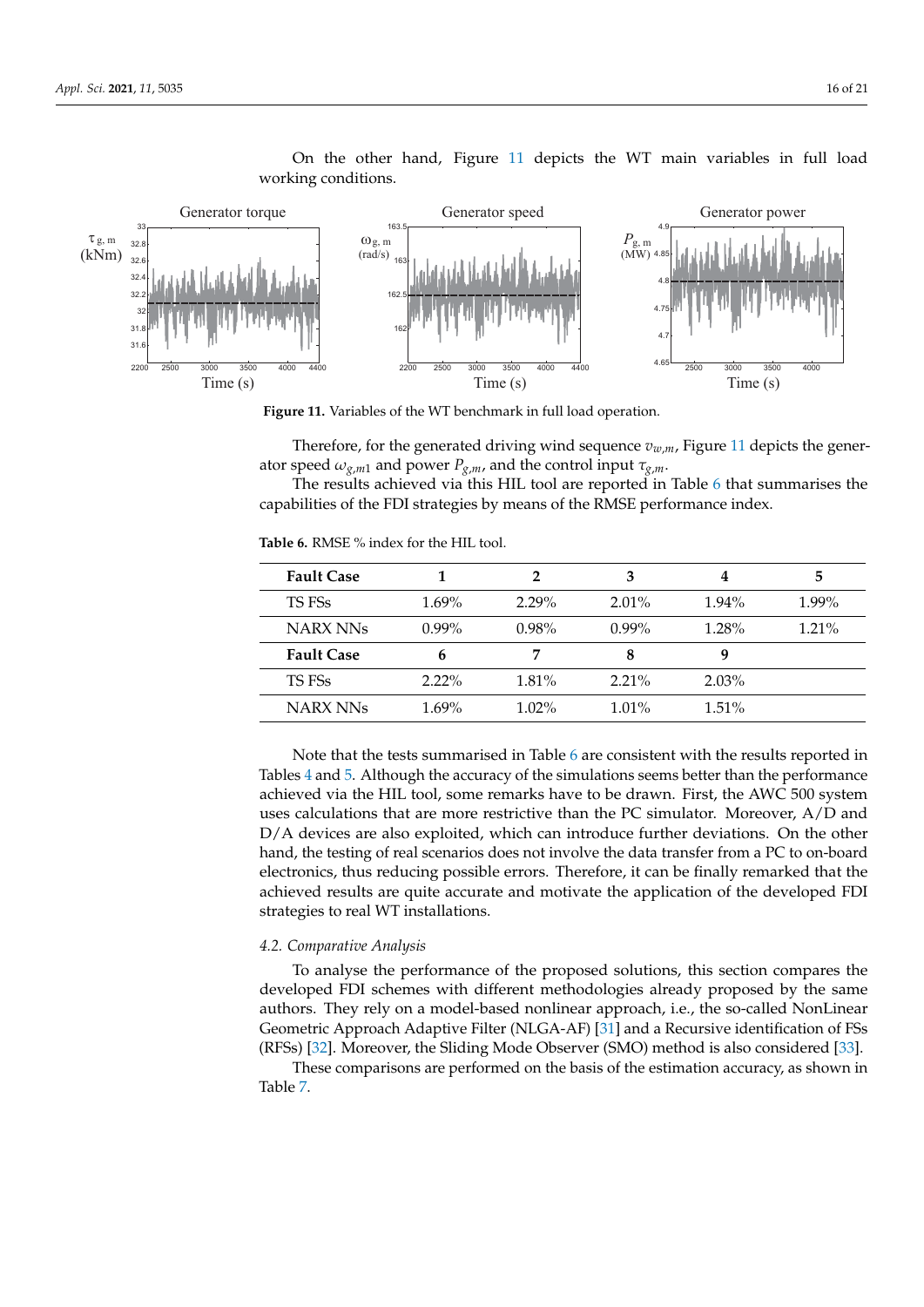| <b>Fault Case</b>             |          | $1 \quad 2$ | 3                                                                                                                                                                                               | 4 | 5 | $6\overline{6}$ | 7               |                            |
|-------------------------------|----------|-------------|-------------------------------------------------------------------------------------------------------------------------------------------------------------------------------------------------|---|---|-----------------|-----------------|----------------------------|
| TS FSs<br>NARX NN             |          |             | $1.69\%$ 2.29% 2.01% 1.94% 1.99% 2.22%<br>$0.99\%$ $0.98\%$ $0.99\%$ $1.28\%$ $1.21\%$ $1.69\%$ $1.02\%$ $1.01\%$                                                                               |   |   |                 | $1.81\%$ 2.21\% | 2.03%<br>$1.51\%$          |
| NLGA-AF<br>RFS.<br><b>SMO</b> | $1.99\%$ |             | $1.37\%$ $1.45\%$ $1.73\%$ $1.75\%$ $1.56\%$ $1.99\%$ $1.45\%$ $1.54\%$<br>2.67% 2.44% 2.56% 2.67% 2.97% 2.23% 2.78%<br>$1.87\%$ $1.82\%$ $2.11\%$ $2.01\%$ $1.91\%$ $2.34\%$ $1.95\%$ $2.08\%$ |   |   |                 |                 | $1.76\%$<br>2.82%<br>2.23% |

<span id="page-16-0"></span>**Table 7.** RMSE % index for the HIL analysis and comparisons.

According to the results summarised in Table [7,](#page-16-0) the performance of the NARX NN solution is better than the ones obtained with the other schemes. In more detail, the values of the RMSE index highlights that when the mathematical description of the dynamic process under investigation may be included in the design phase, the NLGA-AF technique with disturbance decoupling still yields to good performances, even if an optimisation procedure is required. However, when modelling errors are present, the offline learning feature of the data-driven fuzzy estimators TS FSs allows to achieve interesting results. For example, this consideration is valid also for the SMO estimators derived via a linearisation procedure. On the other hand, the TS FSs led to more interesting capabilities. With reference to the adaptive scheme, such as the RFS, it takes advantage of its recursive features, since it is able to track possible variations of the WT system, due to operation or model changes. However, it requires quite complicated and not straightforward design procedures relying on data-driven recursive algorithms. Therefore, fuzzy-based schemes use the learning accumulated from data-driven offline simulations, but the training stage can be computationally heavy. Finally, concerning the NARX NN strategy, which represents the solution with the best results, it is rather simple and straightforward. Obviously, the achievable performances of linearised or adaptive methods can be quite limited when applied to nonlinear dynamic processes. It can thus be concluded that the proposed datadriven approaches (NARX NN and TS FS) seem to represent powerful techniques able to cope with uncertainty, disturbance and variable working conditions.

#### *4.3. Discussion and Final Remarks*

This section discusses the results shown in Section [4.2](#page-15-2) relying on model-based and datadriven methods. In particular, the FS and NN models were compared to the SMO, the RFS and the NLGA-AF, already proposed for WTs, and applied to the considered benchmark.

SMO was designed on the basis of a linearised model of the WT process. In this case, the design procedure is based on the selection of an appropriate switching manifold, and then on the determination of an input, including a discontinuous term, that ensures the sliding motion in this manifold. This strategy can manage disturbance and modelling errors, which represent the effect of both the linearisation and measurement errors.

The RFS approach used a recursive identification method for synthesising the residual generators for FDI, under the assumption of LPV modes. In fact, the considered WT system has varying parameters caused by the nonlinearity of the aerodynamic relation along the nominal operating trajectory and due to the model uncertainty. In particular, the instantaneous partial derivatives of the aerodynamic torque are part of the linearised model and change along the nominal operating trajectory. These changes were approximated using an affine description in the wind speed.

The NLGA-AF is obtained using differential geometry and nonlinear system analysis tools. In particular, the NLGA-AF methodology, which was developed for the more general problem of FDI, relies on adaptive filters designed with a nonlinear geometric approach to obtain the disturbance de-coupling property.

In order to provide a brief but clear insight into the above mentioned techniques, the comparisons were performed in the same previous working conditions, and based on the RMSE index, when the realistic WT simulator is considered. It is worth noting that the FDI schemes implemented via SMO, FS and NN do not exploit any adaptation mechanism.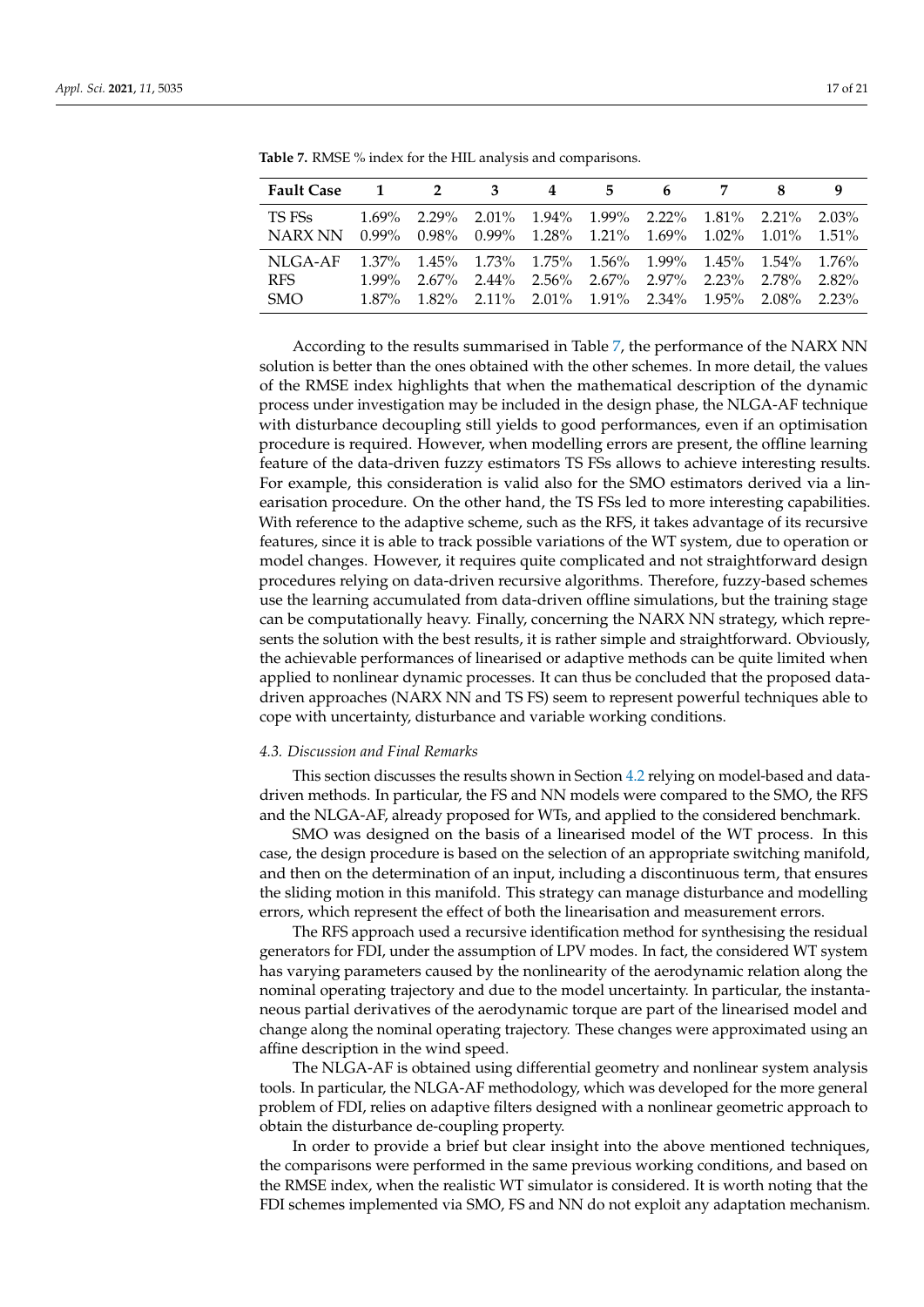In fact, the SMO strategy is able to decouple the uncertainty via the sliding motion, whilst NNs and FSs were designed to passively tolerate disturbance and modelling errors via the acquired off-line learning.

The comparisons among the different FDI solutions summarised in Table [7](#page-16-0) highlighted that schemes using adaptive strategies, such as RFS and NLGA-AF, allowed to achieve acceptable performances in terms of estimation errors. The SMO solution can require considerable computational time with respect to the other solutions, without any parameter change, whilst the RFS strategy can lead to larger computational effort at the design stage.

On the other hand, when the mathematical description of the monitored system can be perfectly obtained, in general model-based strategies such as NLGA-AF are preferred. However, when modelling errors and uncertainty are present, alternative schemes relying on adaptation mechanisms, or passive robust methods, showed interesting robustness properties in the presence of unmodelled disturbance, modelling mismatch, and measurement errors. With reference to data-driven methodologies, and in particular to FS and NN, in the case of a monitored system with modelling errors, the off-line learning can lead to very good results. Other explicit disturbance decoupling techniques can take advantage of their robustness capabilities, e.g., the NLGA-AF, but with quite complicated and not straightforward design procedures. The FS and NN-based schemes rely on the learning accumulated from off-line simulations, but the training stage can be computationally heavy. Regarding the considered methods using RFS, or FS, they seem rather simple and straightforward, even if optimisation stages can be required.

It is worth noting how the achieved results have highlighted that data-driven approaches, such as fuzzy structures are able to provide good performances. However, they can be easily outperformed by self-learning schemes, representing data-driven solutions that did not require optimisation stages, adaptation procedures or disturbance compensation methods. Further investigations will be oriented to apply the developed methodologies to real WT installations, in the presence of more realistic disturbance and uncertainty effects. In fact, the methodologies designed in this paper were proposed with the perspective to implement effective FDI solutions that could be included in real installations to improve their reliability and availability, thus increasing the effectiveness of the health monitoring, while improving the energy production, and reducing O&M costs.

Note also that the solutions proposed in this paper rely on data-driven schemes. In fact, model-based methods are designed to detect any discrepancy between real system and model behaviours, and it is assumed that a discrepancy signal is related to (has a response from) a fault. However, the same difference signal can respond to model mismatch or noise in real measurements, which can be (erroneously) detected as a fault, giving rise to a 'false alarm' in detection.

These considerations have led to investigate 'robust' methods, in which particular attention is paid to the discrimination between actual faults and errors due to model mismatch. Moreover, this work focused on the determination of 'good' solutions suitable for robust diagnosis. Moreover, the paper also highlighted how 'accurate models' can be obtained from real data. The paper considered the case in which noise and disturbance affects the acquired data. The FDI strategies can be obtained by means of both model-based and data-driven approaches. Comparisons between these strategies were thus addressed.

Therefore, the purpose of the study is to provide guidelines for the data-driven design of robust and reliable FDI schemes. Moreover, attention was paid to the practical application of the methods to realistic WT installations, as reported in this last section. On the other hand, this study can aim also to encourage technology transfer in different engineering fields. In fact, the development of FDI procedures has impacts on all areas of the control discipline. For example, the proposed solutions can be applied to different processes, see e.g., the case of image and speech recognition [\[34](#page-20-17)[,35\]](#page-20-18).

Finally, the key features of this study include viable approaches relying on data-driven methodologies for robust and reliable fault diagnosis, as well as extended application studies using different WT measurement data.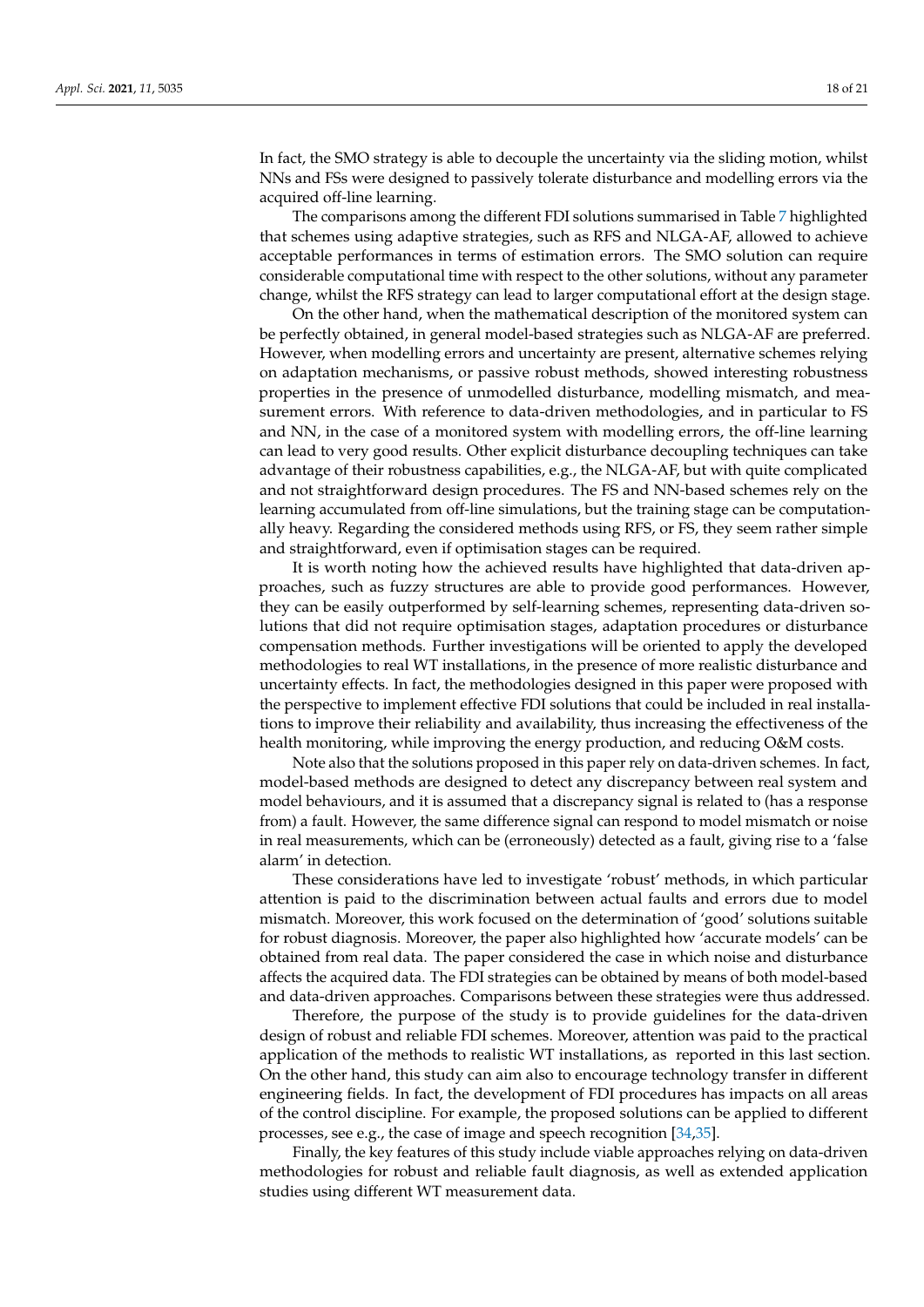# <span id="page-18-0"></span>**5. Conclusions**

This paper investigated two fault diagnosis solutions that can be considered as viable and effective strategies for condition monitoring of a wind turbine process. To this end, the work proposed the design of fault estimators by means of data-driven methodologies relying on fuzzy models and neural networks. These solutions represented effective methods that allow the management of partially unknown information of the system dynamics, while coping with measurement errors, the model-reality mismatch and other disturbance effects. Therefore, these data-driven methodologies were exploited to estimate the nonlinear dynamic relations between the input and output process measurements and the faults. To this aim, the fuzzy and neural network prototypes integrated autoregressive with exogenous input descriptions, thus making them able to approximate unknown nonlinear dynamic functions with arbitrary degree of accuracy. Once these models are derived for fault diagnosis purpose, their capabilities were verified and validated by using a high-fidelity benchmark that simulates the healthy and the faulty behaviour of a wind turbine system. The benchmark was also useful to analyse the robustness and the reliability characteristics of the developed tools in the presence of model-reality mismatch and measurement errors featured by the wind turbine simulator. Moreover, a hardware-in-the-loop tool was finally implemented for testing the performance of the developed fault diagnosis strategies in a more realistic environment. A comparative analysis with different fault diagnosis methods was also performed to demonstrate the better performance of the proposed dynamic neural network strategy applied to the considered simulator. The proposed designs enhanced the derivation of these solutions by using data-driven training and learning algorithms that led to accurate fault identification and greater robustness. This approach saved the computing cost with reduced iterations, easier design and implementation. The achieved results highlighted that data-driven approaches, such as fuzzy structures were able to provide good performances. However, they were easily outperformed by self-learning schemes, representing data-driven solutions that did not require optimisation stages, adaptation procedures or disturbance compensation methods. Further works will consider the application of the considered methodologies to real installations, in the presence of more realistic disturbance and uncertainty effects. In fact, the methodologies developed in this paper were designed with the perspective to implement effective fault diagnosis solutions that could be included in real installations to improve their reliability and availability, thus increasing the effectiveness of the health monitoring, while improving energy production, operation and maintenance costs.

**Author Contributions:** Conceptualization, S.F. and S.S.; methodology, S.F.; software, S.F.; validation, S.F. and S.S.; formal analysis, S.S.; investigation, S.F.; resources, S.S.; data curation, S.F.; writing original draft preparation, S.S.; writing—review and editing, S.S., S.F. and P.C.; visualization, S.F.; supervision, S.S.; project administration, S.S. All authors have read and agreed to the published version of the manuscript.

**Funding:** This research received no external funding.

**Institutional Review Board Statement:** Not applicable.

**Informed Consent Statement:** Not applicable.

**Data Availability Statement:** Data are available from the authors upon request.

**Conflicts of Interest:** The authors declare no conflict of interest.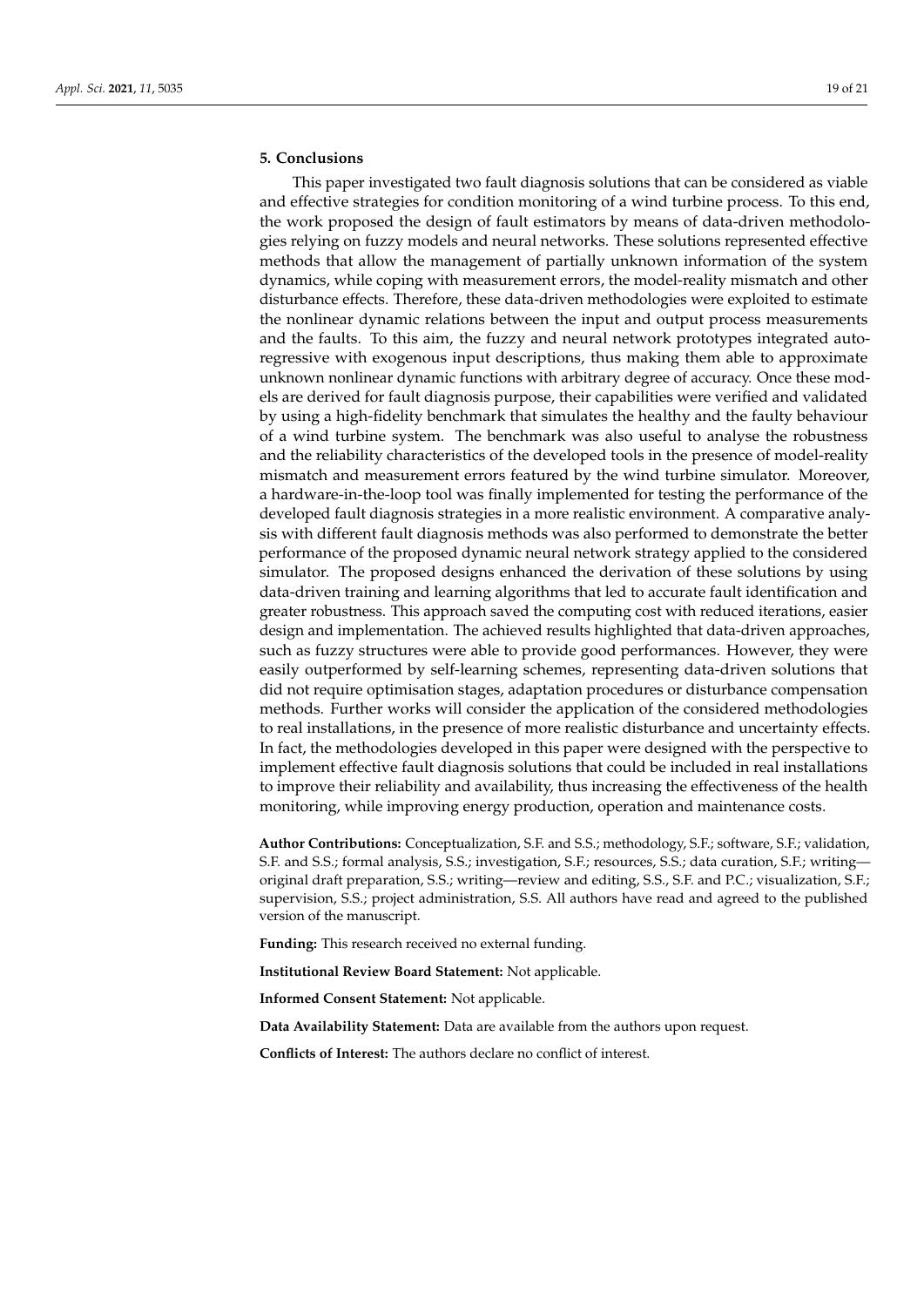## **Nomenclature**

| Acronym     | Definition                               |
|-------------|------------------------------------------|
| <b>AFTC</b> | Active Fault-Tolerant Control            |
| <b>NLGA</b> | NonLinear Geometric Approach             |
| ARX         | Auto-Regressive eXogenous                |
| NLGA-AF     | NLGA Adaptive Filter                     |
| <b>FDI</b>  | Fault Detection and Isolation            |
| <b>NN</b>   | Neural Network                           |
| <b>FTC</b>  | <b>Fault-Tolerant Control</b>            |
| O&M         | Operation & Maintenance                  |
| FIS         | Fuzzy Inference System                   |
| <b>PFTC</b> | <b>Passive Fault Tolerant Control</b>    |
| <b>FS</b>   | Fuzzy System                             |
| <b>RFS</b>  | Recursive identification of Fuzzy System |
| GK          | Gustafson-Kessel                         |
| <b>RMSE</b> | Root Mean Square Error                   |
| HIL.        | Hardware-In-the-Loop                     |
| <b>SMO</b>  | Sliding Mode Observer                    |
| <b>LPV</b>  | Linear Parameter Varying                 |
| TS          | Takagi-Sugeno                            |
| MLP         | Multi-Layer Perceptron                   |
| WECS        | Wind Energy Conversion System            |
| <b>NARX</b> | Nonlinear Auto-Regressive eXogenous      |
| WT          | Wind Turbine                             |

#### **References**

- <span id="page-19-0"></span>1. Bianchi, F.D.; Battista, H.D.; Mantz, R.J. *Wind Turbine Control Systems: Principles, Modelling and Gain Scheduling Design*, 1st ed.; Advances in Industrial Control; Springer: Berlin/Heidelberg, Germany, 2007; ISBN 1-84628-492-9.
- <span id="page-19-1"></span>2. Liserre, M.; Cardenas, R.; Molinas, M.; Rodriguez, J. Overview of multi-mw wind turbines and wind parks. *IEEE Trans. Ind. Electron.* **2011**, *58*, 1081–1095. [\[CrossRef\]](http://doi.org/10.1109/TIE.2010.2103910)
- <span id="page-19-2"></span>3. Odgaard, P.F.; Stoustrup, J. A Benchmark Evaluation of Fault Tolerant Wind Turbine Control Concepts. *IEEE Trans. Control Syst. Technol.* **2015**, *23*, 1221–1228. [\[CrossRef\]](http://dx.doi.org/10.1109/TCST.2014.2361291)
- <span id="page-19-3"></span>4. Odgaard, P.F.; Stoustrup, J. Results of a Wind Turbine FDI Competition. In *SAFEPROCESS 2012, Proceedings of the 8th IFAC Symposium on Fault Detection, Supervision and Safety of Technical Processes, Mexico City, Mexico, 29–31 August 2012*; Verde, C.; Astorga Zaragoza, C.M.; Molina, A., Eds.; IFAC: Mexico City, Mexico, 2012; Volume 8, pp. 102–107. doi:10.3182/20120829-3-MX-2028.00015. [\[CrossRef\]](http://dx.doi.org/10.3182/20120829-3-MX-2028.00015)
- <span id="page-19-4"></span>5. Chen, J.; Patton, R.J. *Robust Model–Based Fault Diagnosis for Dynamic Systems*; Kluwer Academic Publishers: Boston, MA, USA, 1999.
- <span id="page-19-5"></span>6. Zhang, T.; Kong, X. Adaptive fault–tolerant sliding mode control for high–speed trains with actuator faults under strong winds. *IEEE Access* **2020**, *8*, 143902–143919. [\[CrossRef\]](http://dx.doi.org/10.1109/ACCESS.2020.3014199)
- <span id="page-19-6"></span>7. Kuhne, P.; Poschke, F.; Schulte, H. Fault estimation and fault–tolerant control of the fast NREL 5-MW reference wind turbine using a proportional multi–integral observer. *Int. J. Adapt. Control Signal Process.* **2018**, *32*, 568–585. [\[CrossRef\]](http://dx.doi.org/10.1002/acs.2800)
- <span id="page-19-7"></span>8. Kim, D.; Lee, D. Fault Parameter Estimation Using Adaptive Fuzzy Fading Kalman Filter. *Appl. Sci.* **2019**, *9*, 3329. [\[CrossRef\]](http://dx.doi.org/10.3390/app9163329)
- <span id="page-19-8"></span>9. Malik, H.; Almutairi, A. Modified Fuzzy-Q-Learning (MFQL)-Based Mechanical Fault Diagnosis for Direct-Drive Wind Turbines Using Electrical Signals. *IEEE Access* **2021**, *9*, 52569–52579. [\[CrossRef\]](http://dx.doi.org/10.1109/ACCESS.2021.3070483)
- <span id="page-19-9"></span>10. Qu, F.; Liu, J.; Zhu, H.; Zhou, B. Wind turbine fault detection based on expanded linguistic terms and rules using non-singleton fuzzy logic. *Appl. Energy* **2020**, *262*, 114469. [\[CrossRef\]](http://dx.doi.org/10.1016/j.apenergy.2019.114469)
- <span id="page-19-10"></span>11. Guo, P.; Fu, J.; Yang, X. Condition Monitoring and Fault Diagnosis of Wind Turbines Gearbox Bearing Temperature Based on Kolmogorov-Smirnov Test and Convolutional Neural Network Model. *Energies* **2018**, *11*, 2248. [\[CrossRef\]](http://dx.doi.org/10.3390/en11092248)
- 12. Yu, W.; Huang, S.; Xiao, W. Fault Diagnosis Based on an Approach Combining a Spectrogram and a Convolutional Neural Network with Application to a Wind Turbine System. *Energies* **2018**, *11*, 2561. [\[CrossRef\]](http://dx.doi.org/10.3390/en11102561)
- 13. Dybkowski, M.; Klimkowski, K. Artificial Neural Network Application for Current Sensors Fault Detection in the Vector Controlled Induction Motor Drive. *Sensors* **2019**, *19*, 571. [\[CrossRef\]](http://dx.doi.org/10.3390/s19030571) [\[PubMed\]](http://www.ncbi.nlm.nih.gov/pubmed/30700063)
- <span id="page-19-11"></span>14. Zare, S.; Ayati, M. Simultaneous fault diagnosis of wind turbine using multichannel convolutional neural networks. *ISA Trans.* **2021**, *108*, 230–239. [\[CrossRef\]](http://dx.doi.org/10.1016/j.isatra.2020.08.021)
- <span id="page-19-12"></span>15. Zhou, Q.; Xiong, T.; Wang, M.; Xiang, C.; Xu, Q. Diagnosis and Early Warning of Wind Turbine Faults Based on Cluster Analysis Theory and Modified ANFIS. *Energies* **2017**, *10*, 898. [\[CrossRef\]](http://dx.doi.org/10.3390/en10070898)
- <span id="page-19-13"></span>16. Cho, S.; Choi, M.; Gao, Z.; Moan, T. Fault detection and diagnosis of a blade pitch system in a floating wind turbine based on Kalman filters and artificial neural networks. *Renew. Energy* **2021**, *169*, 1–13. [\[CrossRef\]](http://dx.doi.org/10.1016/j.renene.2020.12.116)